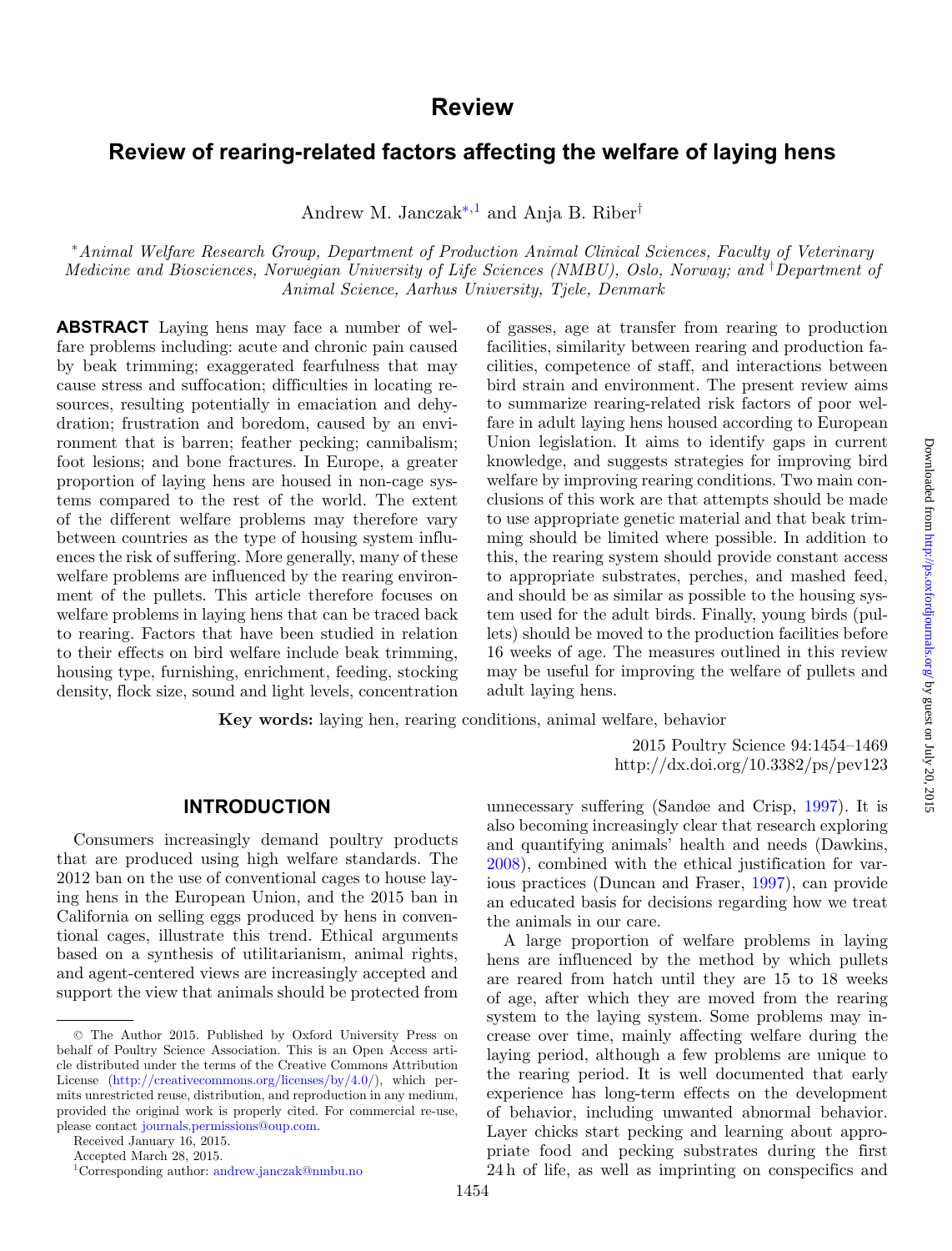developing fear-related avoidance of people and unfamiliar objects (Hess, [1959,](#page-13-0) [1964;](#page-13-1) Phillips and Siegel, [1966;](#page-14-1) Dawkins, [1968\)](#page-12-2). Perch use starts during the first few days of life (Workman and Andrew, [1989;](#page-14-2) Riber et al., [2007a\)](#page-14-3). This underpins the importance of the early rearing environment for the birds' adaptation to the production environment which can affect appropriate foraging and pecking behavior, sensitivity to potential stressors, and ability the to navigate in a given production environment.

Development of welfare problems during rearing may be predictive of welfare problems during lay. For example, the plumage condition during lay is better when feather pecking had not started during rearing (Gilani et al., [2013;](#page-12-3) de Haas et al., [2014a\)](#page-12-4). This is further supported by the observation that increased feather damage at 17 to 20 weeks of age is later associated with earlier onset of severe feather damage during lay (Drake et al., [2010\)](#page-12-5). Seventy-one percent of rearing flocks with no feather damage continued without feather pecking problems during the laying period; whereas the risk of continued problems with feather pecking during lay is 90% for flocks in which feather pecking was recorded during rearing (Bestman et al., [2009\)](#page-11-0).

Certain welfare problems such as beak trimming of one-day-old chicks, which causes acute pain (Gentle, [1986a\)](#page-12-6), are unique to pullets, but most welfare challenges are interlinked and may impact birds both during the rearing and production phases. The rearing system may directly affect the welfare of the adult birds if the transition from the rearing system to the layer system induces fear, stress, emaciation, and dehydration. This is more likely to occur if the production system is very different from the rearing system. The consequences of some of the welfare problems, such as feather pecking, cannibalism, foot lesions, and bone fractures, may increase with age and be most apparent for adult layers. This is certainly the case for difficulties in navigating in a complex aviary system, which may result in the production of a high percentage of floor eggs, the manual collection of which incurs large costs. A systematic review of mortality in laying hens in aviaries indicated that genotype and access to litter during rearing accounted for the majority of mortality during production (Aerni et al., [2005\)](#page-11-1). Similar findings have been reported for organic systems, where 79% of the variation in plumage condition between 23 organic farms was found to be due to rearing-related factors (Knierim et al., [2008\)](#page-13-2). Appropriate rearing, as summarized here, is thus essential for ensuring the welfare and productivity of laying hens.

This review summarizes existing knowledge about rearing-related risk factors that influence the welfare of pullets and laying hens. Experimental, on-farm, and epidemiological studies are included. Factors during rearing that have been studied in relation to their effects on both the rearing and the adult phase include: effects of beak trimming, housing type, furnishing, enrichment, feeding, stocking density, flock size, sound and light levels, concentration of gasses, transition from

rearing to production facilities, competence of staff, and the interactions between breed and environment. We aim to make recommendations for better rearing of pullets, but also to identify those topics that are not well understood, including a number of factors involved in rearing pullets for non-cage production systems.

## **BEAK TRIMMING**

## *Legislation and Challenges connected with Beak Trimming*

According to European legislation, beak trimming is permitted prior to 10 days of age (CEC, [1999:](#page-12-7) 1999/74/EC). In certain European countries, such as Norway and Sweden, beak trimming is prohibited by national legislation, and in Denmark the egg industry has decided to cease beak trimming. Beak trimming is performed primarily to reduce the incidence of feather pecking and associated cannibalism. Comparison of beak-trimmed and non-beak-trimmed birds in conventional cages and furnished cages suggests that beak trimming reduces mortality from 40 to 51% to 4 to 8% (Guesdon et al., [2006\)](#page-12-8). It has also been suggested that beak trimming improves feather condition (Lee and Craig, [1991;](#page-13-3) Staack et al., [2007;](#page-14-4) Lambton et al., [2013\)](#page-13-4), although one study found minimal feather pecking in both beak-trimmed and non-beak-trimmed birds (Sandilands and Savory, [2002a\)](#page-14-5). Furthermore, a recent on-farm study found intact beaks to be a risk factor for severe feather-pecking during the rearing period, but not during the laying period (Gilani et al., [2013\)](#page-12-3).

As a result of continual genetic selection, the genotypes used in today's egg production are likely to differ significantly from those used previously. Modern layer strains are potentially less susceptible to feather pecking and cannibalism, emphasizing the need for new studies investigating the efficacy of, and necessity for, beak trimming. Indeed, there are examples such as Norway, a country in which beak trimming is prohibited, which has a laying hen mortality as low as 2.26% in furnished cages and 3.69% in aviary systems (Hestetun, [2014\)](#page-13-5). Stakeholders in other countries claim that feather damage in intact hens is still at unacceptable levels, but recent data to support this claim are lacking. Flock sizes in Norway are normally limited to 7,500 birds, whereas in countries such as The Netherlands a single producer may have three flocks of 30,000 birds each. Future studies are therefore called for in order to tease apart the effects of flock size, hybrid, management, housing, and rearing, on feather pecking in laying hens that are non-beak-trimmed. Without these studies, claims regarding the necessity of beak trimming seem poorly substantiated.

The beak contains thermoreceptors, nociceptors, and mechanoreceptors (Gentle, [1989\)](#page-12-9). Partial amputation of the beak therefore results in pain, sensory loss, and a reduction in the bird's ability to manipulate objects (Gentle, [1986a\)](#page-12-6). The beak is an important tool used by the bird in many activities including grasping food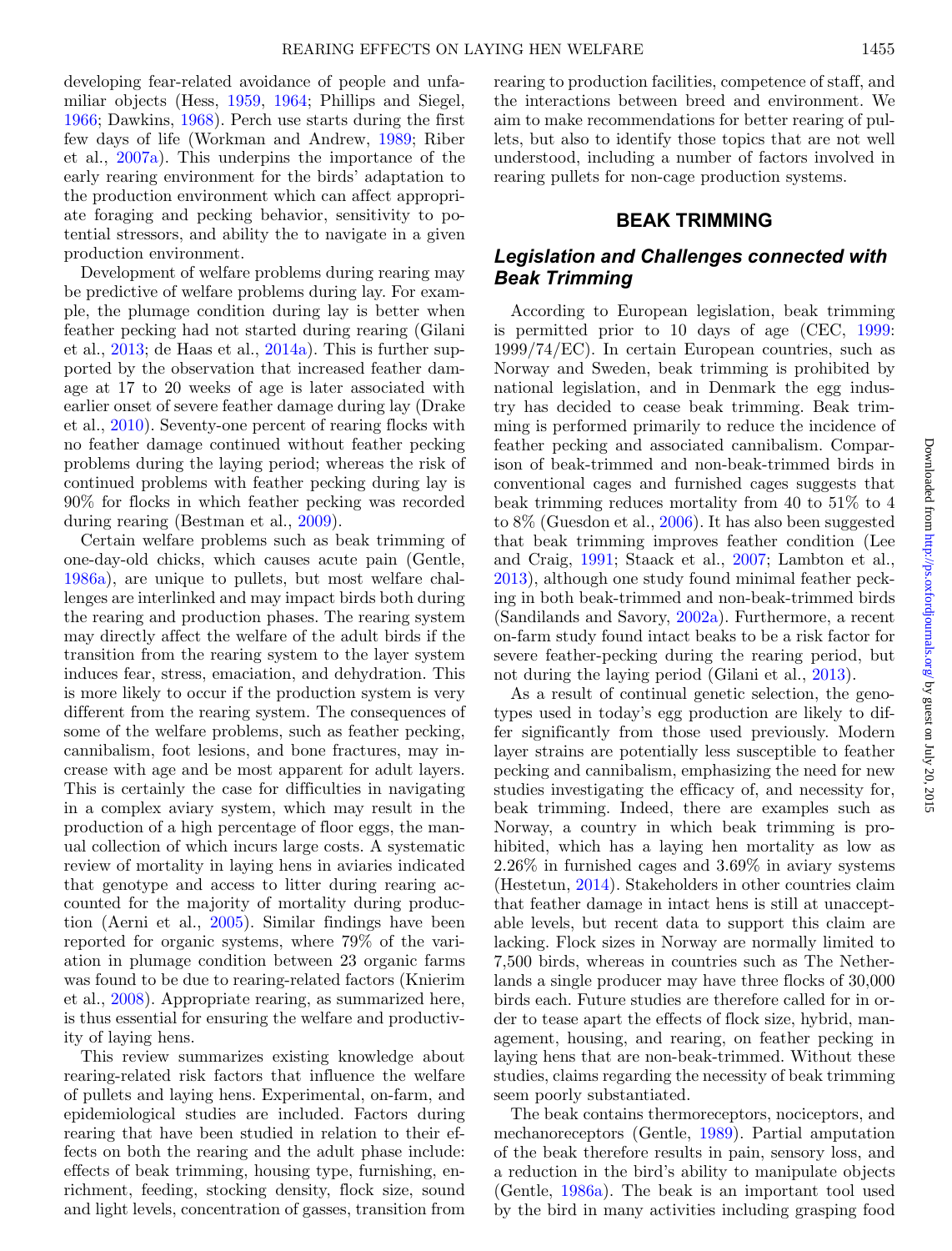items, preening, removing ectoparasites, exploring the environment, nest building, and during agonistic interactions with other birds. Indeed, beak-trimmed birds have been found to have a higher infestation of ectoparasites due to a reduced ability to remove them (Mullens et al., [2010;](#page-13-6) Chen et al., [2011\)](#page-12-10). The benefits of beak trimming should therefore be weighed against the costs.

## *Acute Effects of Hot Blade and Infrared Beak-Trimming*

When discussing the welfare implications of beak trimming, consideration should be made of the specific technique used, the age of the birds, and the severity of the treatment relative to acute and chronic effects. Two different beak-trimming methods are routinely used in Europe. Hot blade (**HB**) is the traditional method and can be performed at any age whereas infrared (**IR**) trimming is a more recently developed and more precise method that can only be performed at the hatchery. Unless stated otherwise, only results for birds trimmed at 10-day-old or younger are reported here.

The effects of HB trimming have been studied comprehensively. There appears to be a short pain-free period immediately after HB trimming which may last up to 26 h (Gentle et al., [1991;](#page-12-11) Glatz et al., [1992\)](#page-12-12). After this period, trimmed birds not given analgesics show a significant reduction in feed intake compared with those given analgesics (Glatz et al., [1992\)](#page-12-12). Both HB-trimmed and more severely IR-treated birds spend less time walking at 5 weeks of age than less severely IR-treated birds (Dennis and Cheng, [2012\)](#page-12-13).

Both IR and HB trimming reduce feed intake relative to controls until 4 weeks of age (Marchant-Forde et al., [2008\)](#page-13-7). Furthermore, both HB- and IR-trimmed birds were less active than controls up to one-week-old, with IR-trimmed birds having the largest proportion of the beak removed, being the least active (less time eating and drinking) and the controls being the most active (Marchant-Forde et al., [2008\)](#page-13-7). Birds that are HB trimmed at 7 to 10 days change their meal patterns (Persyn et al., [2004\)](#page-14-6). Beak-trimmed hens eat smaller meals and have shorter intervals between feeding than hens with intact beaks at 77 to 80 weeks of age. Another study indicates that HB beak trimming at one or 10 days of age reduces the activity of birds during the week following treatment, but not thereafter (Gentle et al., [1997\)](#page-12-14). HB trimming at 2 days of age reduced the time spent pecking and the force of pecking relative to untrimmed birds at 3 weeks of age, but not at 4 or 5 weeks (Dennis and Cheng, [2010\)](#page-12-15). Chicks that are beak-trimmed on the day of hatching do not appear to show a reduction in feeding or total pecking behavior at 10 weeks of age compared with controls, but the peak force used during exploratory pecks is significant less at 12 weeks of age (Jongman et al., [2008\)](#page-13-8).

IR beak trimming causes a reduction in body weight from first weighing at 5 days of age that lasted until

8 weeks of age in trimmed compared with untrimmed chicks (Angevaare et al., [2012\)](#page-11-2). These studies indicate that beak trimming is likely to cause acute pain in the immediate period following the procedure.

## *Chronic Effects of HB and IR Methods Applied to Adults or Chicks*

In the long term, beak trimming may also cause both chronic pain and reduced functionality of the beak. Intact birds eat more efficiently between 89 and 106 days of age, and pick up approximately 63% more food in a single peck than HB-trimmed birds (Duncan et al., [1989\)](#page-12-16). Litter-directed behavior after HB beak trimming at 8 days of age is also performed less during the first 19 weeks of age in trimmed birds compared with intact controls (Sandilands and Savory, [2002b\)](#page-14-7). Adult HB beak-trimmed hens display longer nesting durations, which may indicate pain and/or a reduced ability to manipulate nesting material (Eskeland, [1981\)](#page-12-17). Although it is currently forbidden in the European Union, Norway, and Switzerland, beak-trimming after 4 weeks of age is still practiced in several other parts of the world and certainly causes long-term adverse effects on behavior, feeding activity, and weight gain (Duncan et al., [1989\)](#page-12-16). Neuromas in the beak stump of birds that were beak trimmed as adults have been found 20 to 30 days after HB trimming one-third of the beak; and spontaneous firing of neurons has also been detected (Breward and Gentle, [1985\)](#page-12-18). There is no evidence that HB beak trimming at 1 or 10 days of age causes neuroma formation (Gentle et al., [1997\)](#page-12-14).

To summarize, chronic effects on bird welfare have mainly been found in birds that have been beak trimmed at one-week-old or later. Chronic pain due to IR trimming has to our knowledge not been reported, but this may be related to the fact that IR trimming is only performed at the hatchery on chicks less than 2-day-old. These studies indicate that beak trimming of birds older than one week is likely to reduce their welfare by causing chronic pain and inhibiting the normal expression of behavior.

#### *Severity of Beak Trimming*

The severity of beak trimming, reflected in the amount of beak removed and the duration of the cauterization procedure, influences the likelihood of neuroma development as well as the development of chronic pain. If birds are HB trimmed with varying severity at hatch using different durations of cauterization, neuromas are found in the beaks of all trimmed birds at 10 weeks of age. The neuromas found in the mildest treatments regress, whereas those found in the severely trimmed beaks persist to 70 weeks of age (Lunam et al., [1996\)](#page-13-9). More deformities are also observed on the beaks of the severely trimmed birds (Lunam et al., [1996\)](#page-13-9). In addition to this, inappropriate temperatures may cause damage to the beak past the point of the cut (Gentle,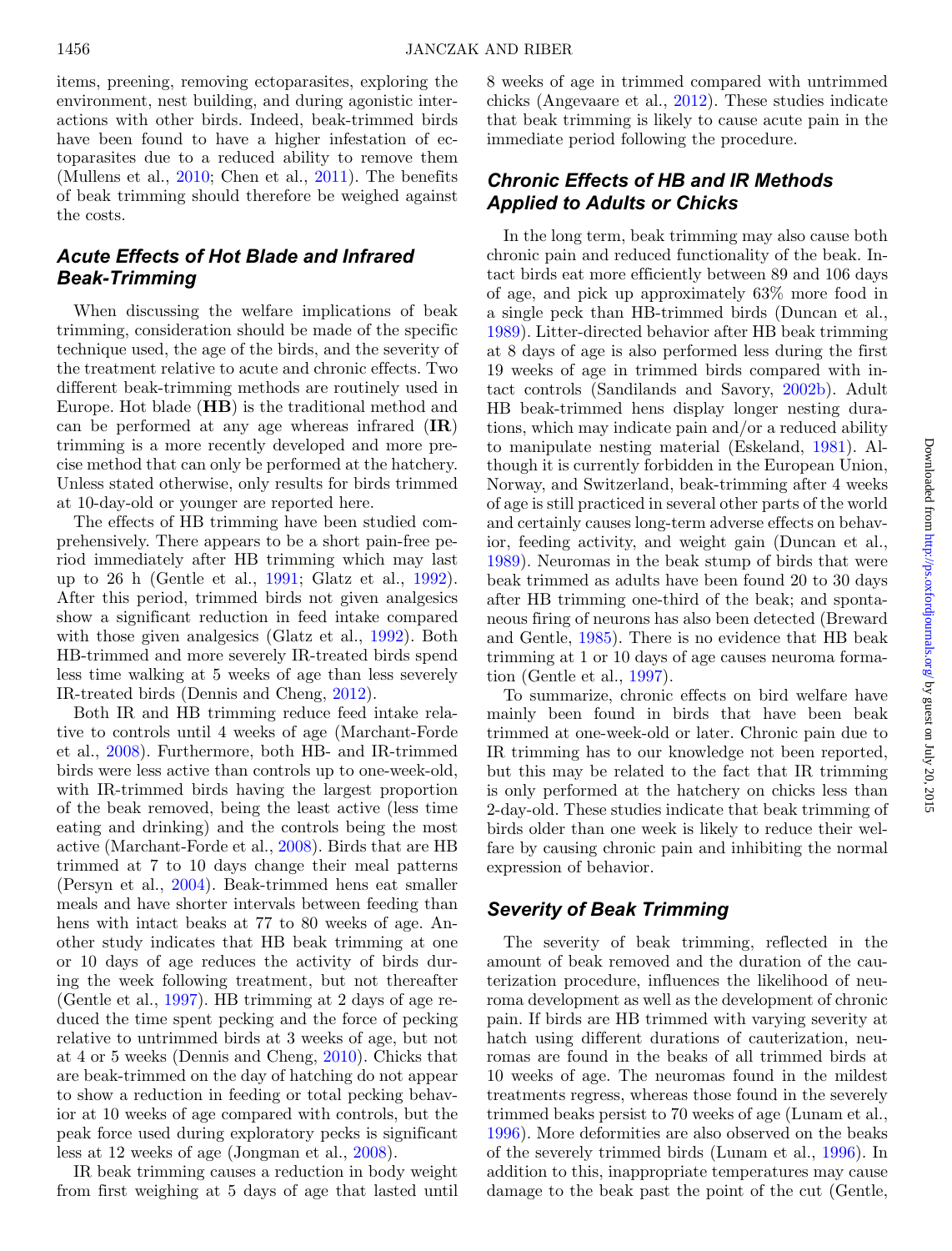[1986b\)](#page-12-19). If practiced, beak trimming should therefore involve removal of the smallest possible portion of the upper beak.

#### *Comparison of HB and IR Beak-Trimming*

A number of studies have directly compared the effects of HB and IR trimming on the behavior and welfare of chicks. HB-trimmed birds, and the more severely IR-treated birds, spent less time walking at 5 weeks of age than less severely IR-treated birds (Dennis and Cheng, [2012\)](#page-12-13). HB-trimmed birds also spent less time drinking than IR-treated birds up to 10 weeks of age, which may be indicative of pain (Dennis and Cheng, [2012\)](#page-12-13). IR-trimmed birds had better plumage than HBtrimmed birds (Dennis et al., [2009\)](#page-12-20). Compared with HB-treated beaks, IR-treated beaks were more consistent in length (Carruthers et al., [2012\)](#page-12-21) and had fewer abnormalities (cracks, asymmetrical regrowth, blisters, etc.) (Carruthers et al., [2012;](#page-12-21) Marchant-Forde et al., [2008\)](#page-13-7). This study also indicated that both treatment techniques resulted in a reduction in feed intake relative to controls, with the IR-trimmed birds consuming the least food until 4 weeks of age. Furthermore, both HB- and IR-trimmed birds were less active than controls up to one week of age, with IR-trimmed birds being the least active (less time eating and drinking) and the controls being the most active. HB-trimmed birds, which had less of the beak removed, were intermediate in their activity levels. This comparison between the two trimming methods may however be confounded by the severity of the beak trimming, as the IR-treated birds were more severely trimmed than the HB-treated birds.

Another large study comparing IR- and HB-trimmed birds with intact birds indicated that the IR treatment reduced pullet body weight and feed consumption relative to the other treatments (Honaker and Ruszler, [2004\)](#page-13-10). In addition, IR-trimmed pullets suffered higher mortality than HB-trimmed pullets. Thus existing results are to some degree contradictory, although the majority of studies find IR trimming to be a gentler method of beak trimming. Because beak trimming is likely to cause acute and chronic pain, and to detrimentally influence behavior, it should ideally be replaced by breeding, housing, and husbandry methods that make beak trimming unnecessary. The remainder of this review will focus on these latter possibilities for influencing laying hen welfare.

## **REARING CONDITIONS AFFECTING THE WELFARE OF LAYING HENS**

## *Transfer from Rearing to Laying Environment*

A study of 28 rearing flocks producing 51 flocks of laying hens indicates that earlier transfer of birds from

the rearer to the producer decreases the severity of feather damage in adult birds, and leads to greater use of outdoor areas in organic production (Bestman and Wagenaar, [2003\)](#page-11-3). Earlier transfer (16 weeks or less) of floor-reared birds to conventional laying cages that are modified by the incorporation of 2 nests also reduces the risk of laying outside of the nest area (Sherwin and Nicol, [1993\)](#page-14-8). Similarly, birds remaining on the same farm during rearing and laying have a delayed onset of severe feather damage (Drake et al., [2010\)](#page-12-5). In this case, an increasing number of differences between the rearing and the laying environments within the farm (feeder type, drinker type, light intensity etc.) were not shown to be associated with earlier onset of serious feather damage (Drake et al., [2010\)](#page-12-5), possibly suggesting that environmental changes have a cumulative effect. Further research needs to be performed on the role of the transition from the rearing facility to the laying system as a risk factor for decreased welfare in the laying period.

## *Transfer from Cages to Loose Housing Systems*

There is general consensus that hens should be reared in an environment similar to that in which they will live as adults. Matching the rearing environment to the adult environment is thought to ease the transition to the layer house and reduce problems such as feather pecking and cannibalism, especially in non-cage systems (van de Weerd and Elson, [2006\)](#page-14-9). The number of scientific studies in this area is however rather limited.

A range of welfare problems have been related to the combination of rearing in cages, followed by housing in aviaries during the laying period. The major concern about transferring pullets from cages to aviaries is their lack of experience with navigation in a 3-dimensional space. At 16 weeks of age, birds reared with access to perches from the time of hatching are more skilled at reaching the higher tiers by jumping from one tier to the next in comparison to birds who first gained access to perches at 8 weeks of age (Gunnarsson et al., [2000\)](#page-12-22). Lack of ability to navigate in 3-dimensional space increases the risk of emaciation, dehydration, and floor eggs when food, water, perches, and nest boxes are located on the different levels found in aviary systems (Tauson, [2005\)](#page-14-10). Flight accidents may be prevalent in birds reared without perches, resulting especially in keel bone fractures. Birds reared without access to perches lay more floor eggs and exhibit a higher incidence of cloacal cannibalism (Gunnarsson et al., [1999\)](#page-12-23). Birds perching on the floor may be more susceptible to cannibalism because of a reduced ability of subordinate individuals to avoid aggressive pen mates (Cordiner and Savory, [2001;](#page-12-24) Yngvesson et al., [2002\)](#page-15-0). Because of the significant problems associated with cage rearing followed by production in loose housing systems, to the authors' knowledge, this is not commonly practiced. Practical experience suggests that certain hybrids may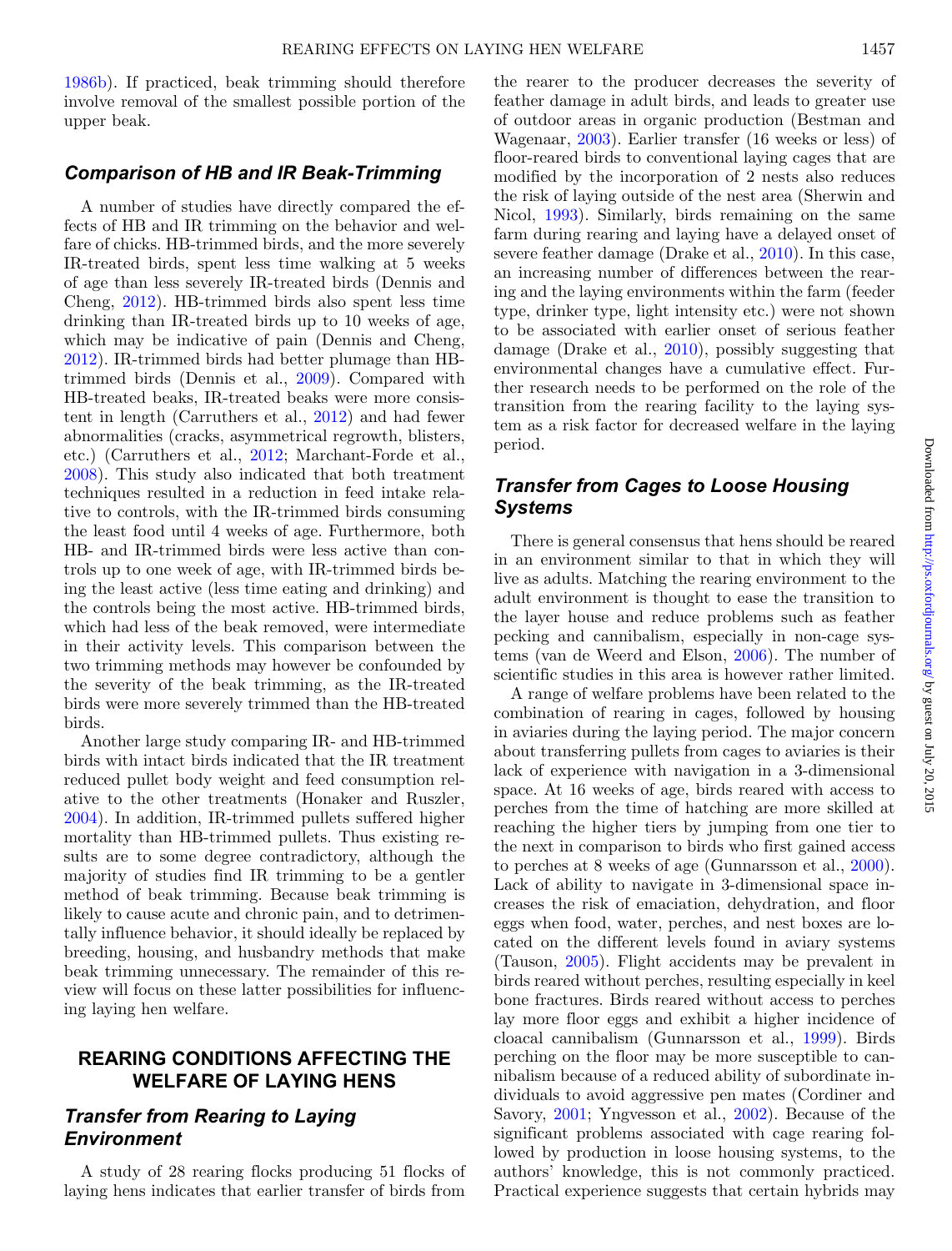be more reluctant to go up into the aviary system than other hybrids, causing more floor eggs and associated problems. This illustrates the fact that some hybrids may need more training, irrespective of the system in which they are reared.

## *Transfer from Loose Housing Systems to Cages*

Loose housing systems provide birds with more opportunities to express natural behavior and may thus better fulfill their behavioral needs. However, if the pullets are destined for cages in the laying period, the transition may be associated with welfare problems. One of the concerns is that birds' perceptions of space may be affected by their early experience (Faure, [1991\)](#page-12-25). The general activity of floor-reared pullets following transfer to cages is reduced in the first days after transfer relative to cage-reared birds, likely reflecting the greater change that the floor-reared birds were thus exposed to (Craig et al., [1988\)](#page-12-26). Another commercial scale study showed that aviary-reared birds exhibited more alert behavior near to a novel object than did cagereared birds at 3, but not at 5, weeks after transfer (Tahamtani et al., [2014\)](#page-14-11). Alert behavior in response to a novel object in the home environment is associated with a positive choice and therefore is an indicator of good welfare in laying hens (Nicol et al., [2009;](#page-14-12) Nicol et al., [2011\)](#page-14-13). This finding suggests that the aviary-reared birds initially cope better with transfer from the rearing to production facilities than cagereared birds (Tahamtani et al., [2014\)](#page-14-11). However, mortality recorded throughout the production period was found to be higher in the aviary-reared than in the cage-reared birds, indicating long-term negative effects of aviary rearing for birds later producing in furnished cages.

At the end of lay at 68 weeks of age, hens reared in cages show more passive and less flighty responses to a human outside their home cage than floor-reared birds (Anderson and Adams, [1994a,](#page-11-4) using methods described by Jin and Craig, [1988;](#page-13-11) Hansen, [1976\)](#page-12-27). Another study using the same recording method reported no effect on response to a person standing outside of the cage in 60- and 75-week-old hens reared in cages or floor pens and then housed in conventional cages during the laying period(Jin and Craig, [1988\)](#page-13-11). The plumage condition was poorer at 60 but not at 75 weeks in the floorreared birds. A similar study of cage- or floor-reared birds housed during the production period in furnished cages found floor-reared birds to have a poorer plumage at the end of lay (Roll et al., [2009\)](#page-14-14).

These studies, with the exception of that of Jin and Craig [\(1988\)](#page-13-11), yield similar results in suggesting that rearing in an unrestricted environment with access to a rich substrate, followed by transfer to a restricted environment with a relatively poor substrate, may cause frustration, resulting in damaging feather-pecking and deterioration of plumage. This problem may be exacerbated by the common practice of not providing enough scratching material in furnished cages. In addition, the pans or mats commonly used as scratching materials are not designed to limit loss of substrate but to maximize ease of cleaning. Substrate is therefore likely to be lost very quickly if it is used by hens.

Floor-reared birds transferred to furnished cages during the laying phase are more likely to lay eggs outside of the nest area and to be less stable in their choice of nest sites than cage-reared birds after transfer to modified conventional laying cages containing two nests (Sherwin and Nicol, [1993\)](#page-14-8). Earlier transfer to laying cages reduces this effect however, and the time of transfer to the laying environment (16 weeks or earlier) has more influence on the numbers of floor eggs than the rearing environment alone. The use of dust baths in furnished cages has been found to be higher in floor-reared, as opposed to cage-reared, hens during the entire laying period (Roll et al., [2008\)](#page-14-15). Indeed, cage-reared laying hens may not use dust-bathing substrate at all, as indicated by the accumulation of undisturbed materials in the litter pan in some furnished cages (A.M. Janczak, unpublished data).

Litter-reared birds housed in cages during the laying period have paler adrenal glands than birds reared in cages (Struwe et al., [1992\)](#page-14-16). This suggests a lower chronic activation of the hypothalamic–pituitary– adrenal axis in birds reared on the floor. In contrast, a similar study indicated no effect of the rearing system on adrenal responsiveness at 50 or 70 weeks of age (Moe et al., [2010\)](#page-13-12). The same study did, however, indicate that heterophil-to-lymphocyte ratios were significantly higher at 70 weeks of age in hens reared on deep litter and later moved to furnished cages, compared to those who were later moved to conventional cages (Moe et al., [2010\)](#page-13-12). Conversely, antibody production in response to an immune challenge was greater in the hens that had been reared on litter (Moe et al., [2010\)](#page-13-12). The authors suggest that the effects on immune response may have been associated with pathogenic load found in the floor and furnished-cage environments, rather than stress due to the rearing system or housing system.

Existing studies thus suggest that hens should be reared in an environment similar to the one in which they will live in as adults.

#### *Transfer between Loose Housing Systems*

There are several different designs of loose housing system. In the European Union, there is a trend away from floor systems in favor of multi-tier aviaries for both rearing and production phases. This trend is partly a result of the fact that these systems facilitate better utilization of available space in the shed, and partly a result of producers' experience that aviaries work better than older floor systems. Aviary-reared birds have been found to use aviary platforms on which feed troughs,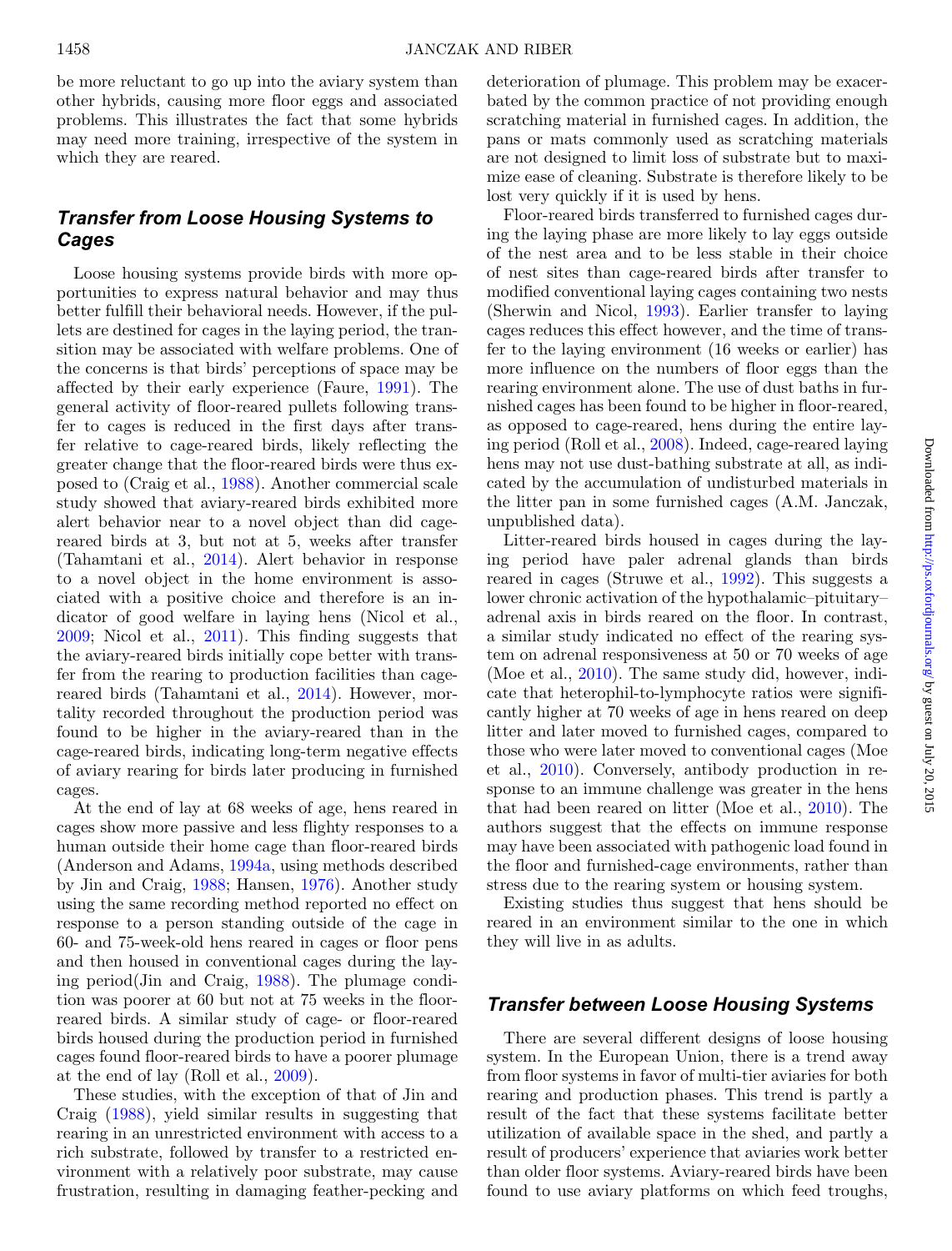water nipples, perches, and nest boxes are normally located, and to fly and jump more often than floorreared hens throughout the laying period (Colson et al., [2005\)](#page-12-28). They also lay fewer eggs outside of nests, potentially reducing the risk of cloacal cannibalism (Colson et al., [2005\)](#page-12-28). Rearing in aviaries with feed and water provided on elevated platforms (aviary rows), when compared with provision of feed on the floor, increases the use of elevated aviary levels at adulthood, results in a higher accuracy of long flights and jumps, reduces mortality during rearing, and increases the number of eggs laid in nest boxes (Colson et al., [2008\)](#page-12-29). Indeed, the mortality rate of floor-reared hens is higher than that of aviary-reared hens with feeders located on platforms both before and after transfer from the rearer to the producer (Colson et al., [2008\)](#page-12-29). Aviary-reared birds are also better at solving spatial tasks, as indicated by their better working memory in hole-board tasks (Tahamtani et al., [2015\)](#page-14-17). They have bones with better load bearing capability and stiffness (Regmi et al., [2015\)](#page-14-18) compared to cage-reared birds. It has thus been clearly demonstrated that hens destined for aviaries should be reared in aviaries.

#### *Effects of Furnishing and Enrichment*

Birds may be especially sensitive to environmental effects during the early sensitive periods (Bateson, [1979\)](#page-11-5). Early experience with furnishings and enrichment materials may therefore have long-lasting consequences (Johnsen et al., [1998\)](#page-13-13), and exposure to appropriate enrichment experiences during the rearing period may reduce the risk of abnormal behavioral development. For example, feather pecking is thought to develop because of a lack of experience with foraging or dust-bathing material, resulting in ground pecks being redirected to the feathers of conspecifics (Hoffmeyer, [1969;](#page-13-14) Blokhuis and Arkes, [1984;](#page-11-6) Vestergaard et al., [1993;](#page-14-19) Vestergaard and Lisborg, [1993\)](#page-14-20). The sensitive period for learning about food and dust-bathing material is during the first 10 days of life (Brown, [1964;](#page-12-30) Hess, [1964;](#page-13-1) Sanotra et al., [1995;](#page-14-21) Vestergaard and Baranyiova, [1996\)](#page-14-22). In addition, rearing in a complex environment increases the chances that the birds will develop the necessary skills to navigate in a complex environment (Gunnarsson et al., [2000\)](#page-12-22); and early exposure to varied stimulation may reduce later fearfulness (Jones, [1982;](#page-13-15) Reed et al., [1993\)](#page-14-23). Documented positive correlations between fearfulness and feather pecking (de Haas et al., [2014a;](#page-12-4) [b\)](#page-12-31) suggest that early exposure to environmental variability may also reduce the risk of developing feather pecking.

#### *Perches*

Pullets are highly motivated to perch and prefer to use the highest perches available, suggesting that this anti-predator behavior is highly conserved despite many generations of domestication (Newberry et al., [2001\)](#page-14-24). Depending on perch height, chicks begin perching between 7 and 10 days of age (Workman and Andrew, [1989;](#page-14-2) Riber et al., [2007a\)](#page-14-3). The amount of time spent perching increases steadily over time and there are positive correlations between early daytime perch use and later night time perch use in connection with roost-ing (Heikkilä et al., [2006\)](#page-13-16). It is well documented that adult perch use is influenced by access to perches during rearing (Faure and Jones, [1982;](#page-12-32) Appleby et al., [1983\)](#page-11-7), suggesting that learning to use perches is slower after the rearing period and may become permanently impaired (Gunnarsson et al., [2000\)](#page-12-22). Whereas the physical process of jumping up onto perches (that is, the motor mechanism) is thought to be prefunctionally developed in chicks, they have to learn to move in more than 2 dimensions (Appleby and Duncan, [1989\)](#page-11-8). Thus the perceptual mechanism for recognizing the perches as possible resting or escape routes requires functional experience to develop (Appleby and Duncan, [1989\)](#page-11-8). A positive association between first perch use and time spent under perches during the first 2 weeks post-hatch sup-ports this argument (Heikkilä et al., [2006\)](#page-13-16). The importance of early experience with perches has been highlighted in many studies. A more complex rearing environment produces birds that demonstrate greater use of elevated aviary levels, higher accuracy of long flights and jumps, lower pullet mortality, and a higher proportion of eggs laid in nest boxes during adulthood (Colson et al., [2008\)](#page-12-29).

A study of 59 Swedish flocks of different hybrid showed that access to perches during rearing reduces the prevalence of both floor eggs and cloacal cannibalism in loose-housed birds during the laying period (Gunnarsson et al., [1999\)](#page-12-23). Another study of 64 Swiss flocks indicated that rearing with access to perches also reduces the occurrence of feather pecking during the rearing period (Huber-Eicher and Audigé, [1999\)](#page-13-17). Impaired development of perching, associated with increased fearfulness and resulting in poor usage of perches, may increase the risk of smothering caused by panic and the piling up of birds into heaps (Hansen, [1976;](#page-12-27) Brake et al., [1994;](#page-11-9) Keeling, [1997\)](#page-13-18). Furthermore, access to perches during rearing results in fewer broken back claws, improved bone mineral content, and improved bone strength in hens later housed in conventional cages as adults (Hester et al., [2013a](#page-13-19)[,b\)](#page-13-20). This is important because keel bone damage in adult birds is correlated with poor bone strength (Rodenburg et al., [2014\)](#page-14-25). Existing studies thus suggest that pullets should be provided with perches throughout rearing if they are expected to use perches as adults.

#### *Substrate and Its Quality*

Early experience with litter has significant effects on the development of pecking behavior, as indicated by a large number of experimental studies. The provision of sand and straw compared with wire from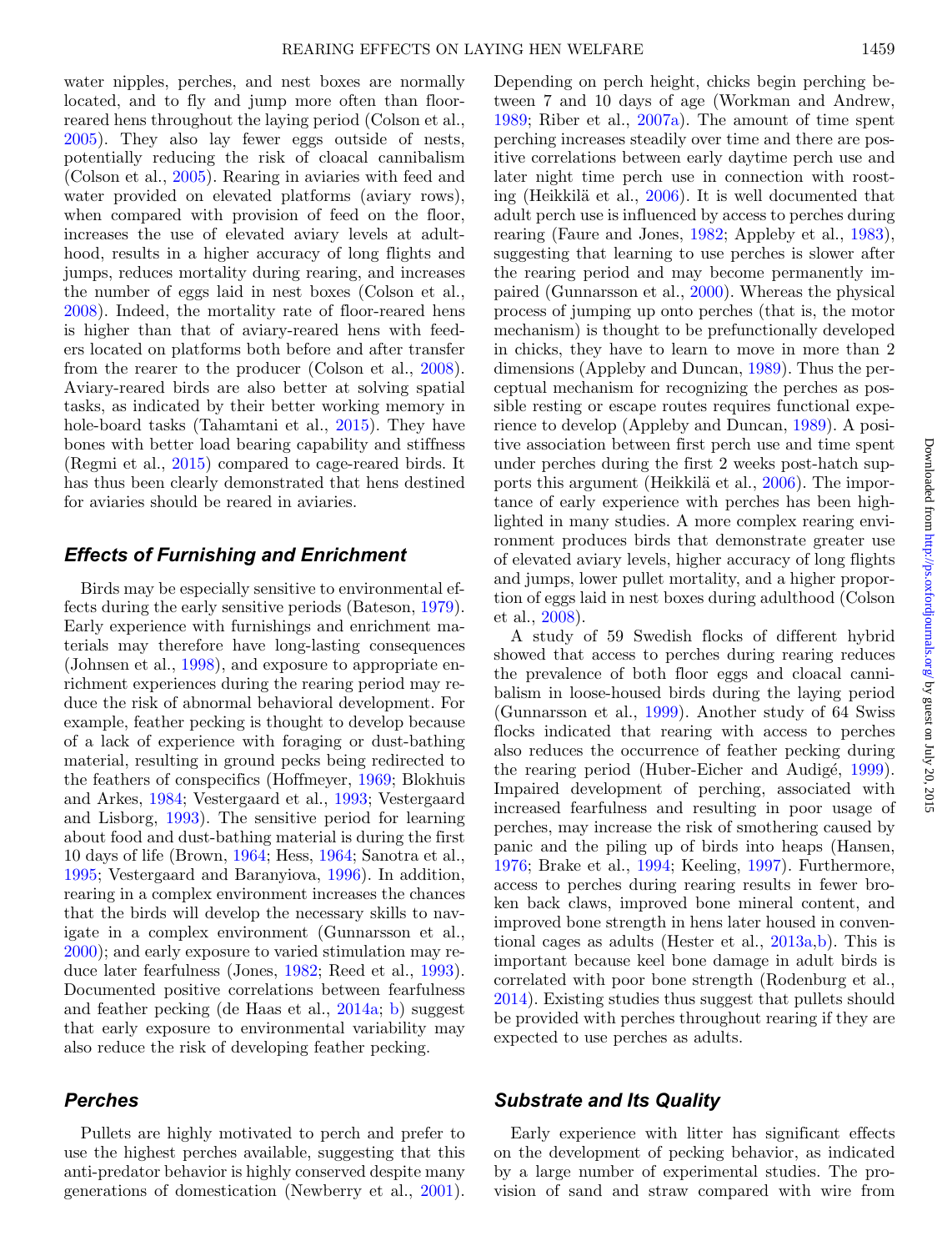hatch until 4 weeks of age results in increased plumage quality, reduced feather pecking, reduced expression of fear-related behavior in a tonic immobility test, and reduced mortality in adult birds later housed on straw (Johnsen et al., [1998\)](#page-13-13). This is consistent with an earlier study indicating that rearing on substrate instead of wire results in less feather pecking in adult birds housed in pens (Blokhuis and van der Haar, [1989\)](#page-11-10) and has been confirmed by a later study showing that a lack of substrate in the first 4 weeks of life is related to increased feather pecking in adulthood (Bestman et al., [2009\)](#page-11-0). Rearing chicks on litter or sand as opposed to wire has a preventive effect on the development of feather pecking even when the hens are later moved to a barren environment (Vestergaard et al., [1997\)](#page-14-26). Beneficial effects on feather pecking may be particularly clear after the provision of long straw (Huber-Eicher and Wechsler, [1998;](#page-13-21) Blokhuis, [1991\)](#page-11-11), but the provision of sand and peat during rearing also reduces plumage deterioration in adult birds (Nørgaard-Nielsen et al., [1993\)](#page-14-27).

There is also ample documentation on the importance of early experience with litter from large on-farm studies. In aviary systems, early access to litter lowers mortality (Aerni et al., [2005\)](#page-11-1) and access to woodshavings for a minimum of 10 days during the rearing period reduces feather pecking compared with keeping hens continually on wire throughout the rearing and adult periods (Nicol et al., [2001\)](#page-14-28). The latter study however indicated that the current substrate was of great importance, and adult hens housed on wood-shavings performed significantly more ground pecking and less feather pecking than birds housed on wire, regardless of previous experience. A Swiss study used data from aviary-reared birds housed on plastic grids or having access to litter in rows for the first 2 weeks of life (Huber-Eicher and Sebö, [2001\)](#page-13-22). All groups were later housed under identical conditions with unrestricted access to litter. The results indicated that birds reared on litter spent more time foraging at 5 weeks of age and less time feather pecking at 5 and 14 weeks (Huber-Eicher and Sebö,  $2001$ ). The first observation is crucial, as a higher proportion of hens foraging is associated with a lower incidence of severe feather pecking during the rearing period in organic and indoor loose housing systems (Gilani et al., [2013\)](#page-12-3). A recent study of 47 rearing flocks in the Netherlands showed that disruption of access to litter from 7 to 10 days post-hatch, and limitation of litter supply in the aviary rows, increases the incidence of severe feather pecking and feather damage, and increases fearfulness during the rearing period (de Haas et al., [2014b\)](#page-12-31). This illustrates the previous argument that moving birds from a system with a better to a poorer substrate quality may be instrumental in causing the development of damaging feather pecking behavior. The study by de Haas et al. [\(2014b\)](#page-12-31) is striking in indicating significant benefits of substrates as simple as paper soiled with feces and feed. In a study of 28 commercial organic flocks in the Netherlands, the absence

of litter during the first 4 weeks of rearing was predictive of an elevated incidence of feather pecking during the laying period (Bestman and Wagenaar, [2003\)](#page-11-3).

The importance of early developmental processes in determining the incidence of feather pecking is emphasized by positive associations between measures of severe feather pecking as early as 5 weeks of age, fear of humans during rearing, and feather damage at 40 weeks of age in aviary-housed laying hens in conventional systems (de Haas et al., [2014a\)](#page-12-4). It is emphasized that even relatively brief interruptions in access to a substrate during rearing may have detrimental consequences for birds that normally have access to substrate (de Haas et al., [2014b\)](#page-12-31).

## *Outdoor Access during Rearing for Organic Systems*

Only a few studies have tested the effects of access to outdoor areas during rearing. This may be important because usually only a small proportion of adult hens use outside ranges in organic systems at any particular time (Bubier and Bradshaw, [1998;](#page-12-33) Zeltner et al., [2004;](#page-15-1) Hegelund et al., [2005;](#page-12-34) Keeling et al., [1988\)](#page-13-23). It is likely that early experience with outdoor areas during rearing influences the use of outdoor areas in adult birds. Birds that were both handled and exposed to an outdoor area from 12 to 20 weeks of age emerged more quickly from a test box placed outside, and also moved further away from the box, than birds that were only handled or were neither handled nor exposed to an outdoor area (Grigor et al., [1995\)](#page-12-35). A more recent study indicates that 6-week-old layer chicks exposed to one week of access to an outdoor area were less fearful and learned to find a food reward significantly faster than controls without outdoor access (Krause et al., [2006\)](#page-13-24). Taken together, these studies suggest that early exposure to an outside area during rearing should increase the use of outdoor space by adult hens in organic production.

#### *Enrichment, Brooders, and Noise*

There is evidence that the provision of enrichment during rearing reduces fearfulness in both pullets and adult laying hens. For example, birds reared in pens containing brightly colored plastic bottles, balls, and rattles, and exposed to human voices from a radio during daylight hours, as well as human handling, had lower levels of potentially damaging fear reactions and incurred fewer knocks against the cage during depopulation than non-enriched birds (Reed et al., [1993\)](#page-14-23). Chicks raised with a variety of objects are reported to be more mobile and to feed and vocalize more in open field tests. They also take less time to emerge into an open area in hole-in-the-wall tests (Jones, [1982\)](#page-13-15) than birds without an enriched environment. Access to environmental enrichment in the form of peckable strings during the rearing period has been shown to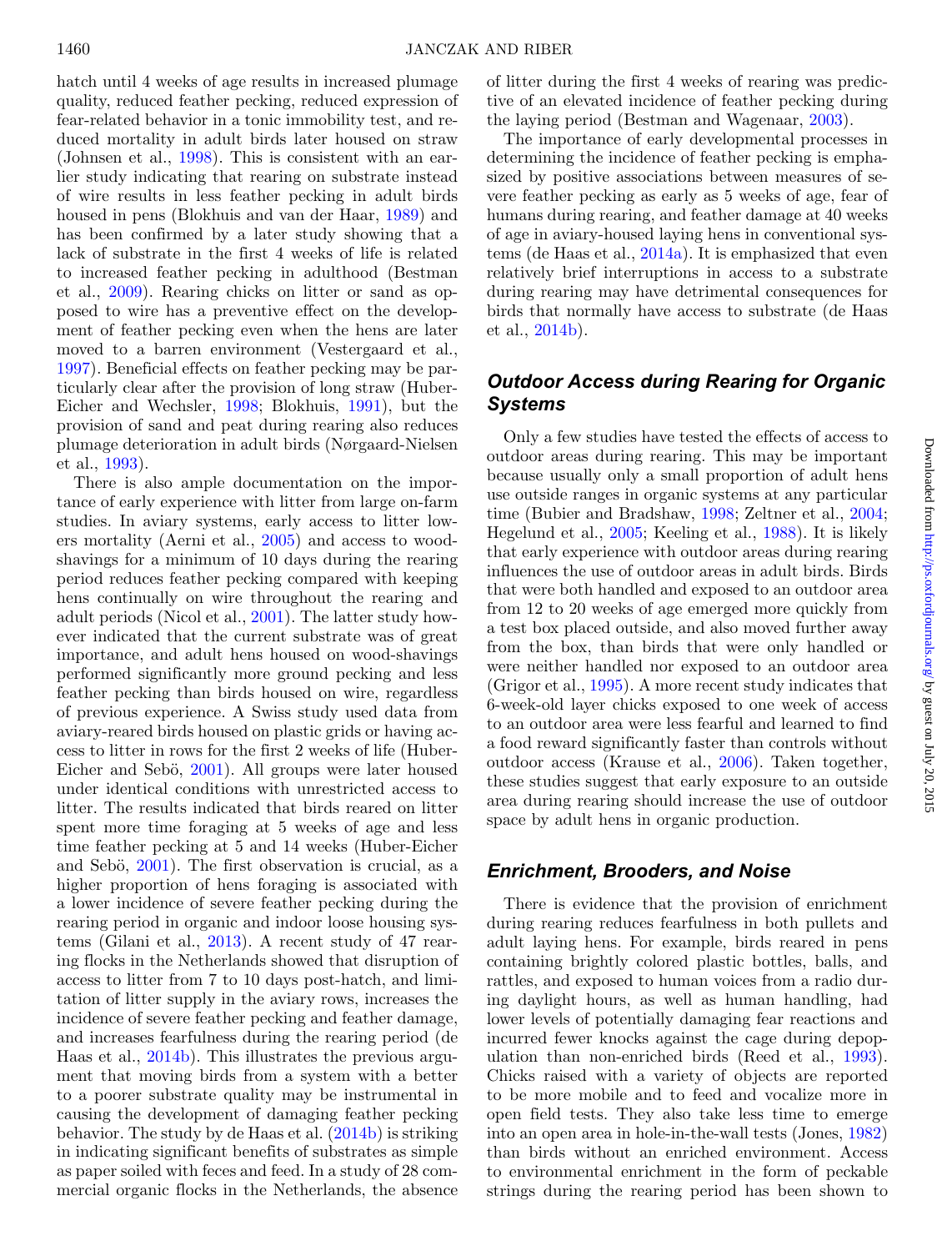reduce feather pecking in both the rearing and the laying periods, with the effect on the rearing period being most pronounced if the objects were introduced from the time of hatching (McAdie et al., [2005\)](#page-13-25). In contrast, the introduction of strings during the laying period is ineffective for reducing feather pecking in adult laying hens  $(Glatz, 2000)$  $(Glatz, 2000)$ .

Dark brooders are warm, dark, and enclosed areas that may simulate the effects of a brooding hen. Fourweek-old chicks reared in dark brooders expressed lower levels of severe feather-pecking than those brooded under heat lamps in experimental conditions (Johnsen and Kristensen, [2001\)](#page-13-26). Dark brooders were also found to have long-term preventive effects on severe featherpecking and cannibalism in an experimental study (Jensen et al., [2006\)](#page-13-27). At 23 weeks of age, hens with intact beaks reared in brooders had better plumage and skin condition, and reduced mortality compared with control birds. Data collected from a large on-farm study found a reduced prevalence of severe feather-pecking and improved plumage condition in intact birds over the period from brooder placement to 35 weeks of age, with no adverse effect on growth, body-weight uniformity, or mortality to the end of rearing (Gilani et al., [2012\)](#page-12-37). Dark brooders are also reported to improve behavioral synchrony between birds, reduce disturbances during resting, and result in calmer birds (Riber et al., [2007b;](#page-14-29) Gilani et al., [2012\)](#page-12-37).

Whereas exposure to audio stimulation from a radio has beneficial effects, this does not apply to high sound levels in general. A study of 34 flocks from 29 rearing farms in the UK indicates that the probability of severe feather-pecking at 35 weeks is increased when the range of sound levels in the house at the end of rear is high (mean 7.8 dB, range 0 to 18 dB; Gilani et al., [2013\)](#page-12-3). Furthermore, higher average sound levels during rearing (mean 58.3 dB, range 32 to 66 dB) are associated with increased feather damage at 35 weeks of age (Gilani et al., [2013\)](#page-12-3). This is corroborated by another study of 22 free-range and organic laying farms which identified higher sound levels during rearing (mean 59.4 dB, range 14.3 to 80.0 dB) as risk a factor for the earlier onset of severe feather damage (Drake et al., [2010\)](#page-12-5). Between 15 and 17 weeks of age, each 10 dB increase in sound level was associated with a 25.5% reduction in the time to reach a cutoff point at which the average plumage condition of the flock was defined as poor, and between 17 and 20 weeks, with a 7.9% reduction in the time to reach the cutoff point for poor plumage condition (Drake et al., [2010\)](#page-12-5). Investment in the development of quieter systems is therefore likely to be beneficial.

#### *Effects of Feeding-Related Factors*

An experimental study has suggested that pullets fed pellets have more plumage damage than pullets fed mashed feed (Savory et al., [1999\)](#page-14-30). Other experimental studies suggest that provision of whole grain in

the substrate during the rearing period increases foraging directed to the floor, and reduces damage due to feather pecking in adult birds (Blokhuis, [1991;](#page-11-11) Blokhuis and van der Haar, [1992\)](#page-11-12). A study of 34 flocks from 29 rearing farms indicates that an increasing number of diet changes during rearing increases the incidence of feather-pecking outbreaks in adult birds (Gilani et al., [2013\)](#page-12-3). A study including 22 free-range and organic laying farms (Drake et al., [2010\)](#page-12-5) indicated that the presence of chain feeders, compared with feed hoppers, was associated with an earlier onset of severe feather damage. This could possibly be explained by higher feed intake in pullets fed using a chain feeder as increased feed intake in pullets is also associated with a risk of earlier development of severe feather damage (Drake et al., [2010\)](#page-12-5).

Few studies have addressed effects of the feeder space provided during rearing. Existing studies were conducted more than 20 years ago (Anderson and Adams, [1994a](#page-11-4)[,b\)](#page-11-13) and may therefore no longer be valid, as the genetic lines used today are different and for example, body size and feed intake have changed (Anderson and Jones, [2012\)](#page-11-14). However, one recent study reports that the rate of severe feather-pecking is lower when more than one feeder type is used, and higher when compartmentalized pans are used, as opposed to the sole use of chain feeders (Gilani et al., [2014\)](#page-12-38). In summary, the provision of mashed or crumbled feed rather than pellets is one approach to reducing the risk of feather pecking.

#### *Effects of Stocking Density and Flock Size*

European Union legislation allows a maximum density of 18 birds/ $m<sup>2</sup>$  during rearing in barren cages, and 13 birds/ $m^2$  during rearing in furnished cages (CEC, [1999,](#page-12-7) Council Directive, 1999/74/EC). No maximum stocking density is defined for birds reared in aviary systems. There are few studies testing the effects of stocking density and flock size during rearing. A few studies were performed more than two decades ago (Anderson and Adams, [1992;](#page-11-15) Carey, [1987\)](#page-12-39), but it is difficult to apply these results today as modern hens are different from the lines used at that time, and housing conditions have also changed. Results from earlier studies of stocking density must also be interpreted with care as in most studies, especially the older ones, stocking density was altered by adjusting the number of birds in a cage or pen, thereby also affecting feeder and drinker space allowances.

A study of 64 Swiss flocks indicated that rearing at a lower stocking density  $(<10 \text{ pullets/m}^2$ ) reduces the occurrence of feather pecking in adults (Huber-Eicher and Audigé, [1999\)](#page-13-17). Hansen and Braastad [\(1994\)](#page-12-40) found that rearing at 6.5 pullets/ $m^2$  rather than 13 pullets/ $m^2$  reduces the occurrence of feather pecking during rearing, but not during the laying period. However, the plumage condition was better in the laying period in hens reared at the lower density.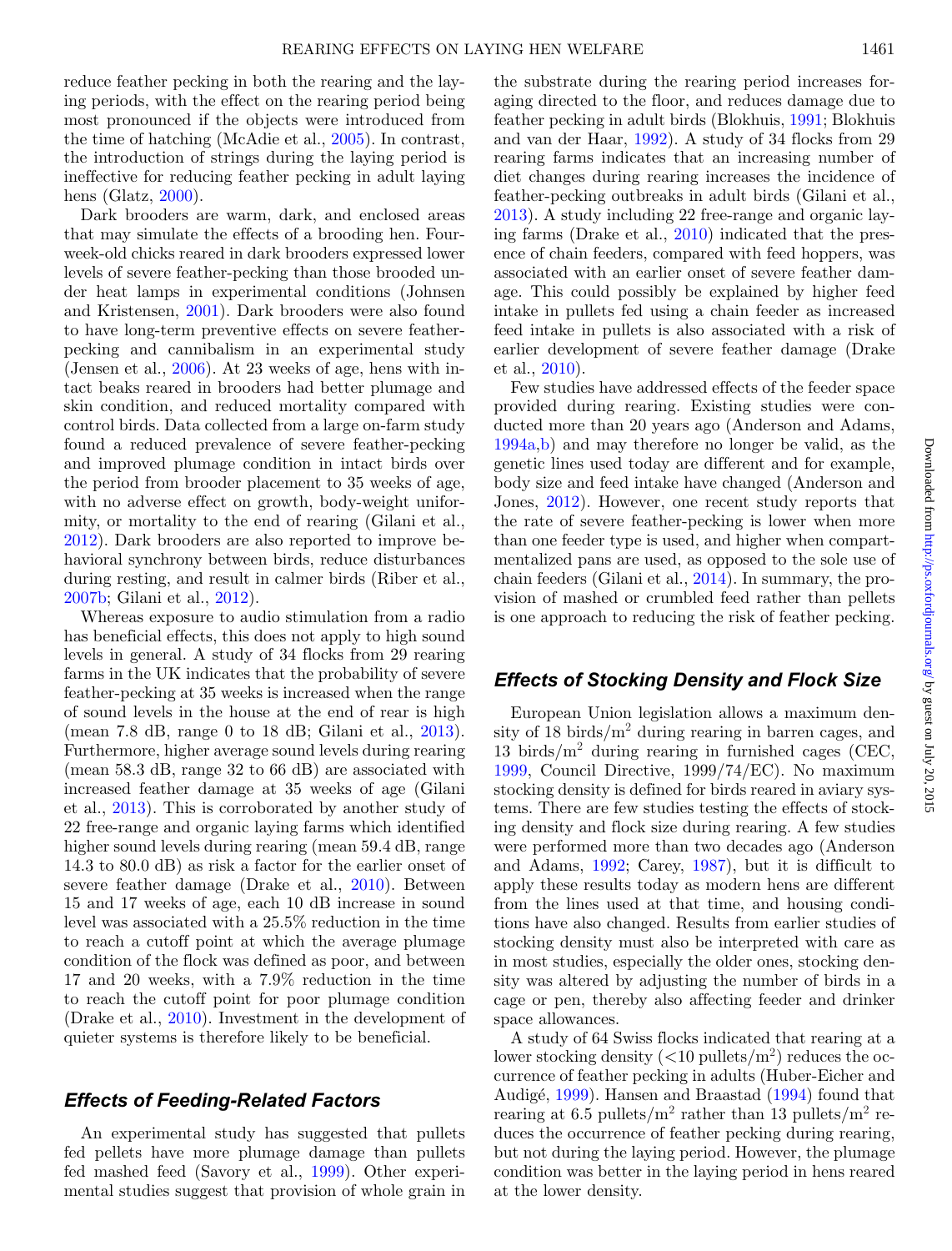Similarly, a Dutch study of 28 rearing flocks, split into 51 laying-hen flocks, indicated that a higher number of pullets per square meter (range 15 to 53 pullets/ $m^2$ ) in the first 4 weeks of life was associated with an increased incidence of feather damage during the rearing period (Bestman et al., [2009\)](#page-11-0). However, the researchers noted that it was difficult to differentiate the influence of stocking density from the influence of a lack of litter during the first 4 weeks, as most of the highdensity flocks also lacked litter during this period. In contrast, another comparable on-farm study indicated no association between stocking density during rearing and feather pecking during the rearing or production phases (Gilani et al., [2013\)](#page-12-3). Spindler et al. [\(2013\)](#page-14-31) used a planimetric method to compare the effects of space allowance in alternative housing systems for laying hens. The floor space covered by the pullets was determined using a software program calculating the animal area from color contrast photographs of standing and sitting pullets. This was done at regular intervals from the 6th week of life until the pullets were 18 or 20 weeks old. A correlation between floor space covered by the pullets in the standing position and the live weight was found. The authors concluded that the maximum stocking density for pullets at the age of 16 weeks should be between 11 and 14 birds/ $m^2$ , depending on the genetic line used (Lohmann Traditional: 11 birds/m2; Lohmann Brown: 12 birds/ $m^2$ ; Lohmann Selected Leghorns: 13 birds/m<sup>2</sup>; and Dekalb White: 14 birds/m<sup>2</sup>). However, they also recommended that these suggested maximum stocking densities should be verified by further investigations using observations of behavior.

The few existing studies testing the effects of flock size involve flocks that are significantly smaller than those used on commercial farms today (Meuniersalaun et al., [1984\)](#page-13-28). Stocking density, total area, and enrichment are thought to have a greater effect on welfare than flock size. An exception is found for the effects of flock size on the use of outdoor areas. The percentage of pullets that use an outdoor range is higher for smaller flocks (flock size range 92 to 15,848; Gilani et al., [2014\)](#page-12-38), and this corresponds to findings for laying hens (Bubier and Bradshaw, [1998;](#page-12-33) Zeltner et al., [2004;](#page-15-1) Hegelund et al., [2005\)](#page-12-34).

## *Effects of Lighting*

Older studies suggest that high light intensities during rearing results in pullets with a poorer plumage condition (e.g. see Hughes and Duncan, [1972\)](#page-13-29). Similar results from more recent studies also indicate that high light intensity during rearing (30 lux vs. 3 lux) increases the prevalence of severe feather-pecking at 10 and 45 weeks of age, but not at 28 weeks of age (Kjaer and Vestergaard, [1999\)](#page-13-30). In this study, the increased incidence of severe feather-pecking negatively affected plumage condition at 11 weeks of age, but not at 28 or 46 weeks of age. High light intensity during rearing also tends to have a long-term negative impact on mortality from 16 to 46 weeks (Kjaer and Vestergaard, [1999\)](#page-13-30). Smaller differences in light intensities (3 lux or 10 lux) do not appear to influence the development of feather pecking or cannibalism (Kjaer and Sørensen, [2002\)](#page-13-31). Another study indicates that a high light intensity (5 lux vs. 60 to 80 lux) during rearing does not influence the incidence of cannibalism during the pre-laying period or the early laying period (Hartini et al., [2002\)](#page-12-41).

A study of 22 free-range and organic laying farms identified high light intensities during rearing as a risk factor for the earlier onset of severe feather damage; each 100-lux increase was associated with a 12.2% reduction in latency to reach a cutoff point where the average plumage condition of the flock was defined as poor (Drake et al., [2010\)](#page-12-5). In contrast, the absence of daylight at the age of 7 to 17 weeks, in combination with not having litter at the age of 1 to 4 weeks, was found to be a significant predictor of feather damage during the laying period in an on-farm study run in The Netherlands (Bestman et al., [2009\)](#page-11-0). Another recent study compared the percentage of loose-housed flocks with or without plumage damage according to whether they were exposed to daylight through windows (23 flocks) or not (58 flocks; Yngvesson et al., [2011\)](#page-15-2). Thirty percent of flocks with windows had damaged plumage compared to 50% of flocks not exposed to daylight, suggesting that daylight exposure is not associated with increased risk of plumage damage.

Gentle feather-pecking may increase in pullets reared with low light intensities  $(3 \text{lux vs. } 30 \text{lux})$ , suggesting that low light intensity may impair the ability to identify environmental cues (Kjaer and Vestergaard, [1999\)](#page-13-30). This may also explain why Gilani et al. [\(2013\)](#page-12-3) found that a larger variation in light intensity within the house was associated with a reduced frequency of gentle feather-pecking during rearing. A light intensity above 5 lux is necessary for proper inspection of birds by the farmers. At intensities below 5 lux, light does not pass directly through the skull and cranial tissues to the pineal gland, where it would normally suppress the production and release of serotonin and melatonin (Zawilska et al., [2004\)](#page-15-3). This is important, because melatonin modulates growth in poultry (Zeman et al., [1999\)](#page-15-4), and low serotonin levels may increase feather pecking (van Hierden et al., [2002,](#page-14-32) [2004\)](#page-14-33), aggression (Shea et al., [1990\)](#page-14-34), and fear (Newberry and Blair, [1993\)](#page-14-35).

A comparison of farms providing photoperiods ranging from 9.8 to 24 h/d indicates that the risk of severe feather-pecking during rearing, but not laying, is increased with shorter photoperiods (Gilani et al., [2013\)](#page-12-3). The length of the photoperiod may also indirectly affect the prevalence of cloacal cannibalism. An onset of lay prior to 20 weeks of age has been related to an increased risk of vent pecking (Potzsch et al., [2001\)](#page-14-36). Since the timing of sexual maturation can be controlled by using short photoperiods followed by increasing day length (Lewis et al., [1998\)](#page-13-32), the risk of cloacal cannibalism can potentially be reduced by using a lighting schedule that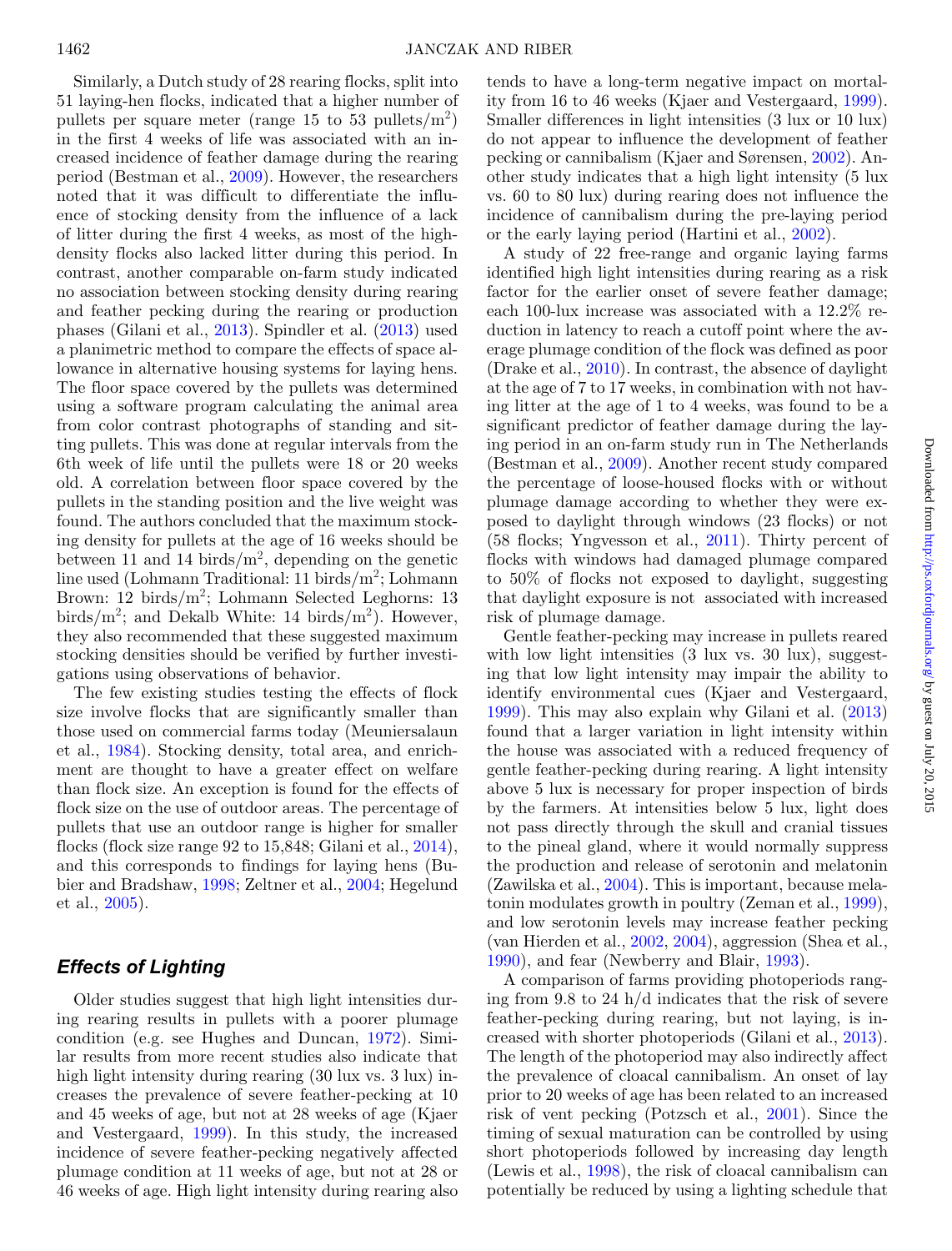delays the onset of lay. Birds reared with 23 h of continuous light and 1 h of darkness are reported to react less fearfully in a tonic immobility test, and to be easier to handle than those reared with a lighting program that changes from 6 to 23 h of light depending on the age of birds (Newberry and Blair, [1993\)](#page-14-35). Another study indicates that chicks reared in 16 h of light have a higher lymphocyte count and a more active lymphocyte response than chicks reared in 8 h of light, indicating an enhanced immune response in birds exposed to a longer photoperiod (Mashaly et al., [1988\)](#page-13-33).

Other aspects of light may potentially affect the welfare of pullets. The ability of adult laying hens and broilers to detect flickering depends on the color temperature of the light and the light intensity although detection of flickering above 105 Hz has not been documented (Nuboer et al., [1992;](#page-14-37) Jarvis et al., [2002\)](#page-13-34). Even when poultry have been shown to perceive flickering, few studies indicate that this is aversive to birds (see review by Prescott et al., [2003\)](#page-14-38). The light source and spectrum, or color, of the light are also important features. Some studies have shown a preference for alternatives to incandescent lighting (biolux lighting, Kristensen et al., [2007;](#page-13-35) fluorescent lighting, Widowski et al., [1992\)](#page-14-39); however incandescent lighting is in the process of being phased out in favor of more energy-efficient lighting. Light-emitting diodes (**LED**) are thought to be the light source that will be most commonly used in poultry houses in the near future.

Research on LED and other light sources has mainly been concentrated on broilers, and positive effects of LED have been found on performance and welfare (Mendes et al., [2013;](#page-13-36) Riber, [2014\)](#page-14-40). One useful feature of LED is that they are produced in all monochromatic colors and all possible polychromatic color temperatures. It is therefore possible to adjust the spectrum of the light to meet the birds' preferences. Studies on the effects of flickering, different light sources, and different color temperatures on pullet welfare are limited (but see Gunnarsson et al., [2008a\)](#page-12-42). It is, however, likely that the findings for adult birds are applicable to pullets.

In pullets reared for a laying system with access to an outdoor range, the light conditions during rearing may affect the use of the outdoor area, both during rearing and laying. The percentage of the flock observed on the range during the combined rearing and laying period increases with a higher light intensity in the house (mean 123 lux, range 2 to 687 lux; Gilani et al., [2014\)](#page-12-38). Pullets reared for a production system with access to outdoor areas should be reared with access to natural light, as pullets reared with access to natural light show a higher preference for natural light at the age of 14 weeks than pullets reared without access to natural light (Gunnarsson et al., [2008a\)](#page-12-42). In addition, pullets reared with access to natural light tend to start nighttime perching at an earlier age, which may reduce the prevalence of cannibalism (Gunnarsson et al., [2008b\)](#page-12-43).

#### *Gas Concentrations and Air Quality*

A large on-farm study indicates that elevated concentrations of carbon dioxide (range 43 to 2000) and ammonia (range 0 to 100 parts per million (**ppm**)) are risk factors for the earlier onset of severe feather damage (Drake et al., [2010\)](#page-12-5). In this study, between the ages of 15 and 17 weeks, every 15 ppm increase in  $NH<sub>3</sub>$  recorded was associated with a 10.1% reduction in the time taken to reach a threshold score for severely damaged plumage. A lower ceiling height in the rearing house (range 0.7 to 3.1 m) is associated with a higher prevalence of severe feather-pecking during rearing, but not during lay (Gilani et al., [2013\)](#page-12-3). This latter finding could be related to increased ammonia and carbon dioxide concentrations resulting from poorer ventilation in poultry houses with low ceilings.

### *Effects of Staff Competence*

Lambton et al. [\(2013\)](#page-13-4) in the UK tested the protective effects of a farm management package aimed at reducing the development of damaging pecking in loose-housed laying hens. Fifty-three treatment flocks, in which the producers were advised in the use of preventative strategies against feather pecking, were compared with 47 that were not instructed in the use of preventative measures. The study revealed that the implementation of the management package, including measures directed at the rearing period, significantly reduced levels of injurious pecking during the laying phase (Lambton et al., [2013\)](#page-13-4). Another study of 34 UK flocks from 29 rearing farms supported the interpretation that the degree of experience of the staff caring for birds during the rearing period contributed significantly to a reduction in feather pecking during lay (Gilani et al., [2013\)](#page-12-3).

Managing growth to avoid the production of underweight pullets reduces the risk of uterine prolapse and hence cloacal cannibalism, as uterine prolapse may trigger cloacal cannibalism (Glatz, [2005\)](#page-12-44). It is also commonly thought that avoiding underweight pullets, and increasing uniformity, may lower the risk of feather pecking and cannibalism. However, research into this area seems to be very sparse. One study of Danish rearing flocks (both conventional and organic) showed that the lower the mean weight at 15 weeks of age in flocks of both white  $(n = 222)$  and brown strains  $(n = 158)$ , the higher the mortality in the rearing period (Mørch et al., [2012\)](#page-14-41). For the brown strains, uniformity of the flock also affected mortality; the less uniform flocks having the highest mortality in the rearing period. A tendency was found for flocks  $(n = 39)$  of Lohmann Selected Leghorn (LSL) hens housed in cages (conventional cages and furnished cages) with a uniformity above 90% at 15 weeks of age to have a lower mortality during the laying period than flocks with uniformity between 85 to 90% or below 85%. In contrast, the body weight at 15 weeks of  $.2015$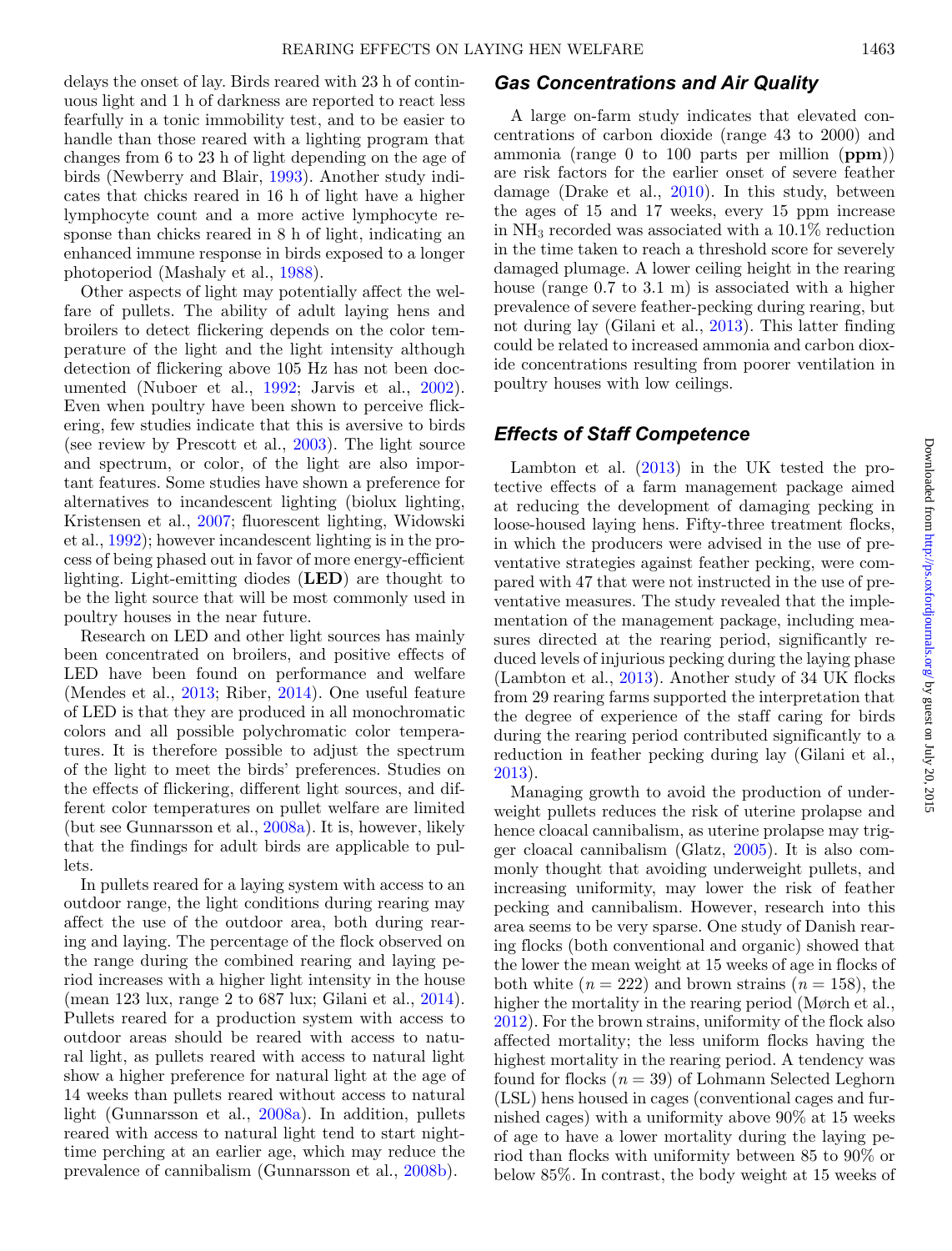age had no effect on mortality during the laying period (Mørch et al., [2012\)](#page-14-41).

## *Effects of Bird Hybrid and Interactions with the Environment*

The genetic makeup of the birds may interact with environmental parameters and thereby influence bird welfare during both the rearing and laying periods. Strains may differ in their propensity to perform injurious pecking or to express exaggerated fear responses. Genetic selection against feather pecking may be a viable and more ethically acceptable alternative to beak trimming.

Genetic selection against abnormal behavior has been shown to be possible with regards to both feather pecking (Su et al., [2005\)](#page-14-42) and cannibalism (Craig and Muir, [1993;](#page-12-45) Muir and Craig, [1998\)](#page-13-37). Both types of behavior are heritable and can be reduced using breeding. The heritability of feather pecking has been estimated to range from 0.09 to 1.04, depending on the selection method and variable measured (reviewed by Jensen et al., [2008\)](#page-13-38); whereas a single study reports a heritability for cannibalism of 0.65 (Craig and Muir, [1993\)](#page-12-45). Breeding companies apparently select against feather pecking and cannibalism but the specifics are not published. Experimental lines of laying hens differing in their propensity to feather peck have been created using individual selection, but these lines have been used only for experimental research (Kjaer et al., [2001\)](#page-13-39).

Selection for reduced fearfulness, which can be defined as the propensity to express fear reactions to dangerous or potentially dangerous stimuli, is complicated by its multifactorial nature and the plethora of methods available for measurement. Fear responses may also be stimulus-specific, meaning that selection for responses to one stimulus may be unrelated to responses to other stimuli. Furthermore, a bird may show active fear responses in the form of panicky flight, or passive fear responses in the form of tonic immobility. Tonic immobility as measured in a tonic immobility test (one example of a standardized fear test) has a heritability ranging from 0.18 to 0.32 (Craig and Muir, [1989;](#page-12-46) Campo and Carnicer, [1993\)](#page-12-47).

Some studies indicate breed differences in fearfulness. For example, two lines of commercial floor-reared pullets subjected to several fear tests at 5 different times from hatching to 30 weeks of age illustrated strain-byage interactions in response to the tonic immobility test (Hocking et al., [2001\)](#page-13-40). Albentosa et al. [\(2003\)](#page-11-16) obtained mixed results when comparing responses of four different strains in three different fear tests. Strain did not influence behavior in the novel object test or the open field test but White Leghorns reacted more fearfully than the other strains in the tonic immobility test. Two studies indicate a lack of differences in fearfulness between different genetic stocks (Hocking et al., [2004;](#page-13-41) Anderson and Jones, [2012\)](#page-11-14). The variation within lines may be large and therefore selective breeding against fear within lines could be beneficial. Group housed birds selected against mortality associated with feather pecking were more active in an open field test at 5 to 6 weeks of age than randomly selected control birds (Rodenburg et al., [2009\)](#page-14-43). Higher activity in an open field test indicates lower levels of fearfulness and this result therefore suggests positive associations between fearfulness and feather pecking that could be utilized in selection programs (Rodenburg et al., [2009\)](#page-14-43). De Haas et al. [\(2014a\)](#page-12-4) also found positive associations between measures of severe feather pecking as early as 5 weeks of age and fear of humans during rearing in aviaries, emphasizing that the relationship between fearfulness and feather pecking is not experiment-specific. A recently published review by Muir et al. [\(2014\)](#page-13-42) highlights breeding as an effective tool for improving poultry welfare and eliminating the need for beak trimming.

#### **DISCUSSION**

This review summarizes existing knowledge about rearing-related risk factors for poor welfare and productivity in laying hens. On this basis the following recommendations can be made.

- In countries in which beak trimming is still permitted, rearers should apply best practice. This would involve beak trimming using a gentler method (for example IR trimming), removal of as little of the beak as possible, and performance of the operation as early as possible. Because of the adverse effects of beak trimming on bird welfare, alternative strategies for reducing feather pecking (listed below) are preferable. In addition it is possible to reduce the need for beak trimming by using a hybrid that functions better than others in loose housing systems.
- Rearers should house pullets in environments that are as similar as possible to the production environment to ensure optimal utilization of resources and to avoid frustration and associated injurious pecking.
- Starting shortly after hatching, pullets should have constant access to an appropriate substrate throughout both the rearing and production phases. For adult laying hens housed in furnished cages, the industry as a whole should address the common practice of infrequent substrate provision in order for substrate provision to pullets to be effective in reducing problems with feather pecking. The substrate provided should be of a quality similar to that which the birds will have access to as adults.
- Perches should be provided from 7 days of age at the latest to ensure optimal perch use in the adult birds.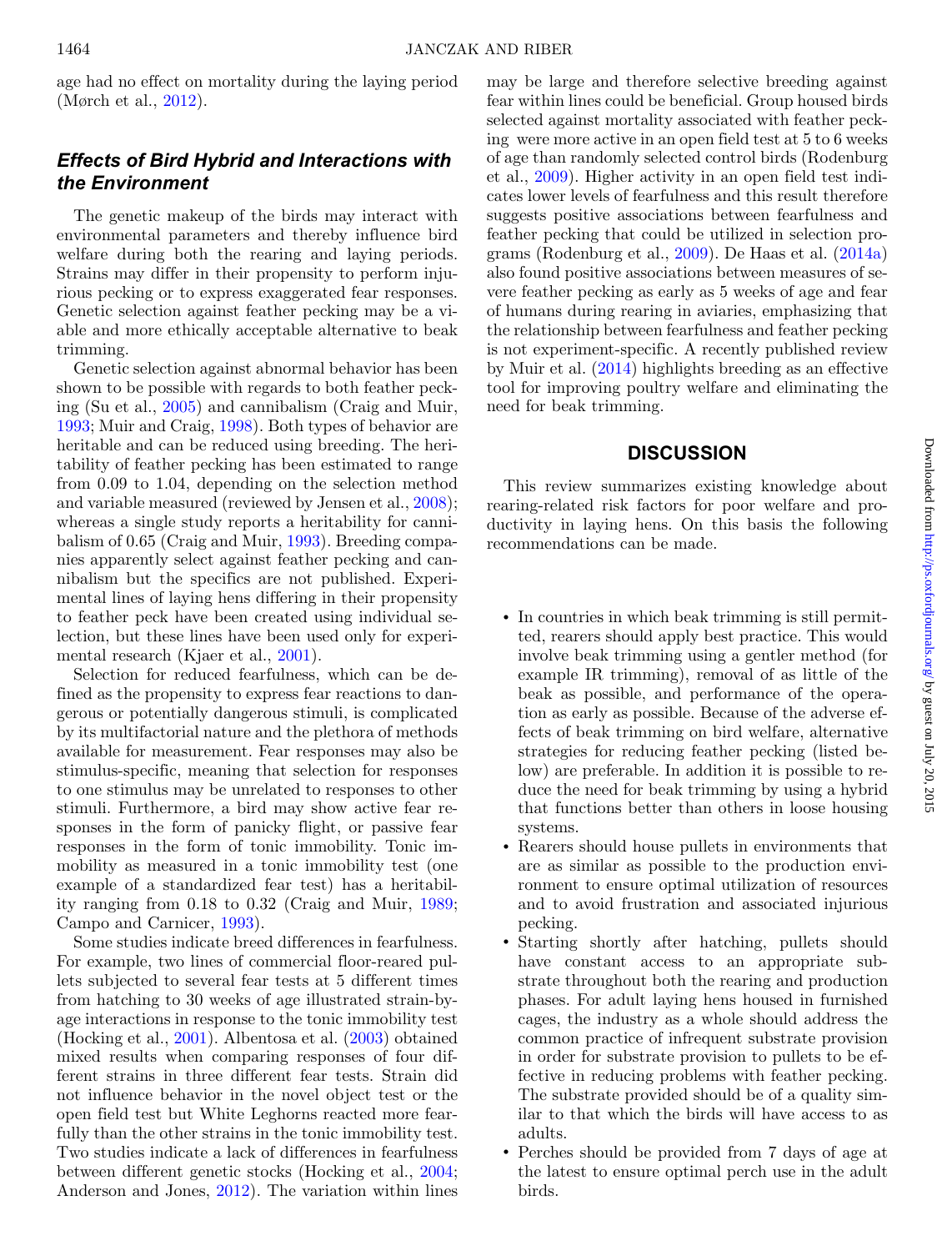- Pullets should be fed mashed or crumbled feed, and the provision of pellets should be avoided.
- Although research on the subject is sparse, limitation of stocking density in loose housing systems at the end of the rearing period to 14 light-strain pullets/ $m^2$  or 11 heavy-strain pullets/ $m^2$  may be an advantage in terms of bird welfare.
- Studies of light intensity suggest an optimum of between 5 and 10 lux, because higher lighting intensities increase injurious pecking.
- During rearing, the longest possible photoperiod should be used that still allows control over the start of lay.
- Birds intended for production at organic farms should have had access to outdoor areas during rearing.
- Rearers should avoid large variation in the sound levels as well as high sound levels.
- Rearers should avoid high ammonia and carbon dioxide concentrations.
- Transfer of pullets from the rearing to the laying facility should take place before the pullets reach 16 weeks of age.
- Staff should seek to improve their competence through collaboration with skilled professionals.
- In addition to the above, selection of commercial genetic lines with a low propensity for abnormal behavior and with moderate levels of fearfulness should continue.

This review identifies a number of topics that are not well understood. Despite ongoing debate in many European countries regarding whether beak trimming should be practiced or not, no recent study clearly documents the benefits of, or necessity for, this practice. This review presents convincing evidence of the advantages associated with rearing hens in an environment similar to the one in which they will later live as adults. However, the lack of detailed knowledge regarding the mechanisms underlying the detrimental effects of rearing in one system and producing in another means that further study is required. As an example, the basis of the contradictory welfare consequences (Tahamtani et al., [2014\)](#page-14-11) of combining rearing in an aviary system with production in furnished cages is poorly understood. The welfare effects of age at transfer between rearing and production facilities should also be studied further. Relative to their apparent importance for both welfare and productivity, the welfare consequences of growth rate during rearing, as well as body weight and uniformity at the initiation of lay, have also been sparsely studied. Other neglected areas of research are how welfare during the rearing and laying phases is affected by bird density, feeder distribution, and lighting (light source, flickering, and spectrum) during rearing.

#### **ACKNOWLEDGMENTS**

This work was funded by Aarhus University, the Norwegian Foundation for Research Levy on Agricultural Products (FFL), the Norwegian Agricultural Agreement Research Fund (JA), the Norwegian Meat and Poultry Research Centre (Animalia), and NMBU School of Veterinary Science. Norwegian funding was administrated through The Research Council of Norway grant number 207739. Marlene Furnes Bagley and Tone Beate Hansen, of Animalia, Oslo, Norway, provided helpful comments on the manuscript. We acknowledge the two anonymous reviewers that provided advice leading to important revision of the manuscript.

#### **REFERENCES**

- <span id="page-11-1"></span>Aerni, V., M. W. G. Brinkhof, B. Wechsler, H. Oester, and E. Frohlich. 2005. Productivity and mortality of laying hens in aviaries: a systematic review. Worlds Poult. Sci. J. 61:130–142.
- <span id="page-11-16"></span>Albentosa, M. J., J. B. Kjaer, Nicol, and C. J. Nicol. 2003. Strain and age differences in behaviour, fear response and pecking tendency in laying hens. Br. Poult. Sci. 44:333–344.
- <span id="page-11-15"></span>Anderson, K. E., and A. W. Adams. 1992. Effects of rearing density and feeder and waterer spaces on the productivity and fearful behavior of layers. Poult. Sci. 71:53–58.
- <span id="page-11-4"></span>Anderson, K. E., and A. W. Adams. 1994a. Effects of Cage Versus Floor Rearing Environments and Cage Floor Mesh Size on Bone Strength, Fearfulness, and Production of Single Comb White Leghorn Hens. Poult. Sci. 73:1233–1240.
- <span id="page-11-13"></span>Anderson, K. E., and A. W. Adams. 1994b. Effects of floor versus cage rearing and feeder space on growth, long bone development, and duration of tonic mobility in single comb White Leghorn pullets. Poult. Sci. 73:958–964.
- <span id="page-11-14"></span>Anderson, K. E., and D. R. Jones. 2012. Effect of genetic selection on growth parameters and tonic immobility in Leghorn pullets. Poult. Sci. 91:765–770.
- <span id="page-11-2"></span>Angevaare, M. J., S. Prins, F. J. van der Staay, and R. E. Nordquist. 2012. The effect of maternal care and infrared beak trimming on development, performance and behavior of Silver Nick hens. Appl. Anim. Behav. Sci. 140:70–84.
- <span id="page-11-8"></span>Appleby, M. C., and I. J. H. Duncan. 1989. Development of perching in hens. Biol. Behav. 14:157–168.
- <span id="page-11-7"></span>Appleby, M. C., H. E. Mc Rae, and I. J. H. Duncan. 1983. Nesting and floor-laying by domestic hens: effects of individual variation in perching behaviour. Behav. Anal. Lett. 3:345–352.
- <span id="page-11-5"></span>Bateson, P., 1979. How do sensitive periods arise and what are they for? Anim. Behav. 27:470–486.
- <span id="page-11-3"></span>Bestman, M. W. P., and J. P. Wagenaar. 2003. Farm level factors associated with feather pecking in organic laying hens. Livest. Prod. Sci. 80:133–140.
- <span id="page-11-0"></span>Bestman, M., P. Koene, and J. P. Wagenaar. 2009. Influence of farm factors on the occurrence of feather pecking in organic reared hens and their predictability for feather pecking in the laying period. Appl. Anim. Behav. Sci. 121:120–125.
- <span id="page-11-11"></span>Blokhuis, H. J., 1991. Effects of rearing conditions on feather pecking in laying hens. Appl. Anim. Behav. Sci. 30:186.
- <span id="page-11-6"></span>Blokhuis, H. J., and J. G. Arkes. 1984. Some observations on the development of feather-pecking in poultry. Appl. Anim. Behav. Sci. 12:145–157.
- <span id="page-11-10"></span>Blokhuis, H. J., and J. W. van der Haar. 1989. Effects of floor type during rearing and of beak trimming on ground pecking and feather pecking in laying hens. Appl. Anim. Behav. Sci. 22:359– 369.
- <span id="page-11-12"></span>Blokhuis, H. J., and J. W. van der Haar. 1992. Effects of pecking incentives during rearing on feather pecking of laying hens. Br. Poult. Sci. 33:17–24.
- <span id="page-11-9"></span>Brake, J., T. P. Keeley, and R. B. Jones. 1994. Effect of age and presence of perches during rearing on tonic immobility fear reactions of broiler breeder pullets. Poult. Sci. 73:1470–1474.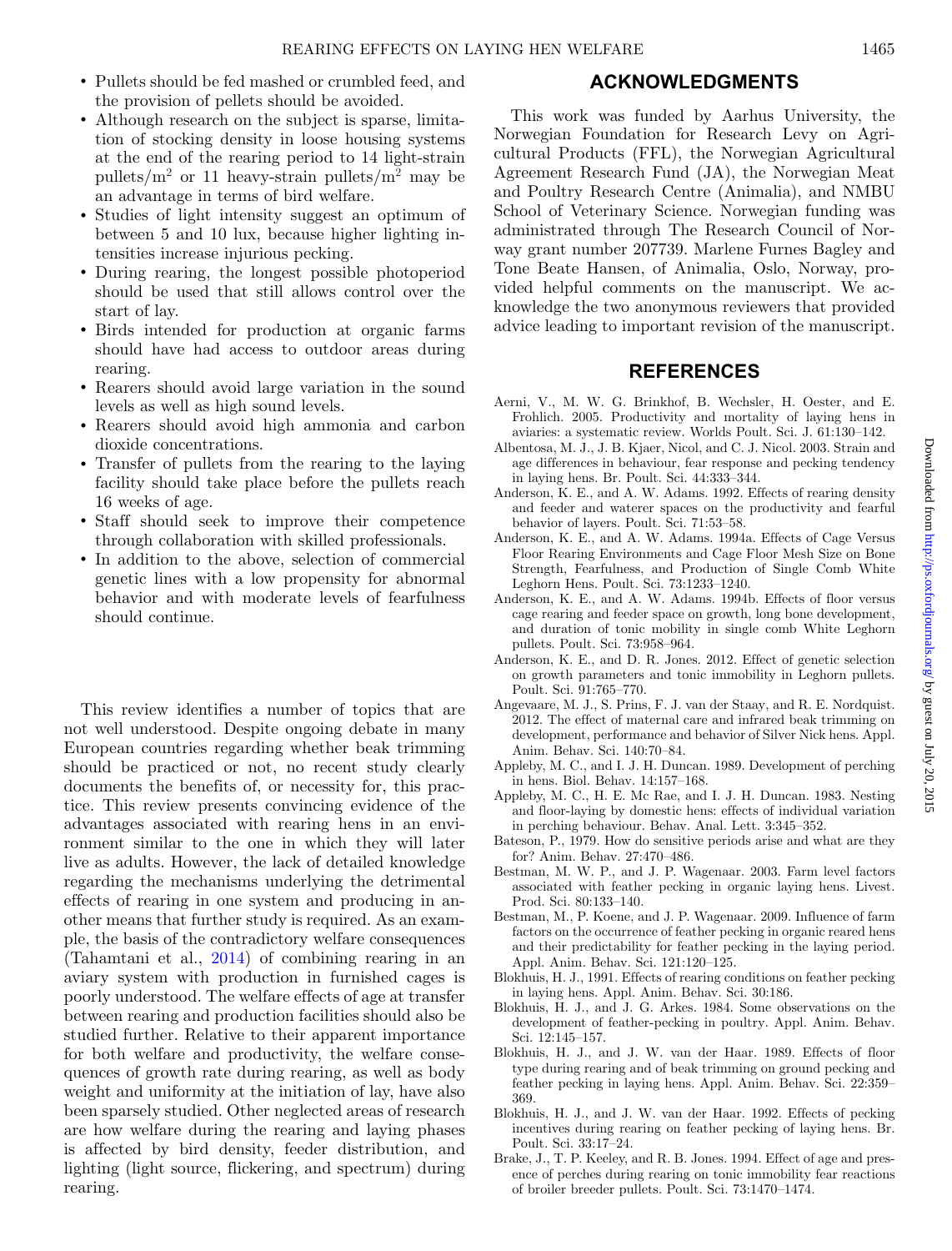- <span id="page-12-18"></span>Breward, J., and M. J. Gentle. 1985. Neuroma Formation and Abnormal Afferent Nerve Discharges after Partial Break Amputation (Beak Trimming) in Poultry. Experientia 41:1132– 1134.
- <span id="page-12-30"></span>Brown, L. T. 1964. A critical period in learning of motionless stimulus properties in chicks. Anim. Behav. 12:353–361.
- <span id="page-12-33"></span>Bubier, N. E., and R. H. Bradshaw. 1998. Movement of flocks of laying hens in and out of the hen house in four free range systems. Br. Poult. Sci. 39:5–6.
- <span id="page-12-47"></span>Campo, J. L., and C. Carnicer. 1993. Realized Heritability of Tonic Immobility in White Leghorn Hens – a Replicated Single Generation Test. Poult. Sci. 72:2193–2199.
- <span id="page-12-39"></span>Carey, J. B. 1987. Effects of pullet-stocking density on performance of laying hens. Poult. Sci. 66:1283–1287.
- <span id="page-12-21"></span>Carruthers, C., T. Gabrush, K. Schwean-Lardner, T. D. Knezacek, H. L. Classen, and C. Bennett. 2012. On-farm survey of beak characteristics in White Leghorns as a result of hot blade trimming or infrared beak treatment. J. Appl. Poult. Res. 21:645–650.
- <span id="page-12-7"></span>CEC. 1999. Council Directive 1999/74/EC of 19 July 1999 laying down minimum standards for the protection of laying hens kept in battery cages. OJ L 203:53–57. Accessed Jan. 2015. [http://eur-lex.europa.eu/legal-content/EN/TXT/PDF/?uri=](http://eur-lex.europa.eu/legal-content/EN/TXT/PDF/?uri=CELEX:31999L0074&from=EN) [CELEX:31999L0074&from=EN.](http://eur-lex.europa.eu/legal-content/EN/TXT/PDF/?uri=CELEX:31999L0074&from=EN)
- <span id="page-12-10"></span>Chen, B. L., K. L. Haith, and B. A. Mullens. 2011. Beak condition drives abundance and grooming-mediated competitive asymmetry in a poultry ectoparasite community. Parasitology 138:748– 757.
- <span id="page-12-28"></span>Colson, S., C. Arnould, D. Huonnic, and V. Michel. 2005. Influence of two rearing systems for pullets, rearing aviaries and furnished floor, on space use and production in laying aviaries. Anim. Sci. Pap. Rep. 23:85–93.
- <span id="page-12-29"></span>Colson, S., C. Arnould, and V. Michel. 2008. Influence of rearing conditions of pullets on space use and performance of hens placed in aviaries at the beginning of the laying period. Appl. Anim. Behav. Sci. 111:286–300.
- <span id="page-12-24"></span>Cordiner, L. S., and C. J. Savory. 2001. Use of perches and nestboxes by laying hens in relation to social status, based on examination of consistency of ranking orders and frequency of interaction. Appl. Anim. Behav. Sci. 71:305–317.
- <span id="page-12-46"></span>Craig, J. V., and W. M. Muir. 1989. Fearful and Associated Responses of Caged White Leghorn Hens - Genetic Parameter Estimates. Poult. Sci. 68:1040–1046.
- <span id="page-12-45"></span>Craig, J. V., and W. M. Muir. 1993. Selection for reduction of beakinflicted injuries among caged hens. Poult. Sci. 72:411–420.
- <span id="page-12-26"></span>Craig, J. V., N. A. Okpokho, and G. A. Milliken. 1988. Floor-rearing and cage-rearing effects on pullets initial adaptation to multiplehen cages. Appl. Anim. Behav. Sci. 20:319–333.
- <span id="page-12-2"></span>Dawkins, R. 1968. The ontogeny of a pecking preference in domestic chicks. Z. Tierpsychol. 25:170–186.
- <span id="page-12-0"></span>Dawkins, M. S. 2008. The science of animal suffering. Ethology. 114:937–945. doi: 10.1111/j.1439-0310.2008.01557.x.
- <span id="page-12-4"></span>de Haas, E. N., J. E. Bolhuis, I. C. de Jong, B. Kemp, A. M. Janczak, and T. B. Rodenburg. 2014a. Predicting feather damage in laying hens during the laying period. Is it the past or is it the present. Appl. Anim. Behav. Sci. 160:75–85. doi: [http://dx.doi.org/10.1016/j.applanim.2014.08.009.](http://dx.doi.org/10.1016/j.applanim.2014.08.009)
- <span id="page-12-31"></span>de Haas, E. N., J. E. Bolhuis, B. Kemp, T. G. G. Groothuis, and T. B. Rodenburg. 2014b. Parents and early life environment affect behavioral development of laying hen chickens. Plos One 9(3):e90577. doi:10.1371/journal.pone.0090577.
- <span id="page-12-15"></span>Dennis, R. L., and H. W. Cheng. 2010. Effects of beak trimming on pecking force. Int. J. Poult. Sci. 9:863–866.
- <span id="page-12-13"></span>Dennis, R. L., and H. W. Cheng. 2012. Effects of different infrared beak treatment protocols on chicken welfare and physiology. Poult. Sci. 91:1499–1505.
- <span id="page-12-20"></span>Dennis, R. L., A. G. Fahey, and H. W. Cheng. 2009. Infrared beak treatment method compared with conventional hot-blade trimming in laying hens. Poult. Sci. 88:38–43.
- <span id="page-12-5"></span>Drake, K. A., C. A. Donnelly, and M. S. Dawkins. 2010. Influence of rearing and lay risk factors on propensity for feather damage in laying hens. Br. Poult. Sci. 51:725–733.
- <span id="page-12-16"></span>Duncan, I. J. H., G. S. Slee, E. Seawright, and J. Breward. 1989. Behavioral consequences of partial beak amputation (beak trimming) in poultry. Br. Poult. Sci. 30:479–488.
- <span id="page-12-17"></span>Eskeland, B. 1981. Effects of beak trimming. Proc. First Europ. Symp. Poult. Welf. 193–200.
- <span id="page-12-1"></span>Duncan, I. J. H., and D. Fraser. 1997. Understanding animal welfare. Pages 19–31 in Animal welfare. M. C. Appleby, and B. O. Hughes, eds. Wallingford, Oxon, UK.
- <span id="page-12-25"></span>Faure, J. M. 1991. Rearing conditions and needs for space and litter in laying hens. Appl. Anim. Behav. Sci. 31:111–117.
- <span id="page-12-32"></span>Faure, J. M., and R. B. Jones. 1982. Effects of age, access and time of day on perching behaviour in domestic fowl. Appl. Anim. Ethol. 8:357–364.
- <span id="page-12-6"></span>Gentle, M. J. 1986a. Beak trimming in poultry. Worlds Poult. Sci. J. 42:268–275.
- <span id="page-12-19"></span>Gentle, M. J. 1986b. Neuroma Formation Following Partial Beak Amputation (Beak Trimming) in the Chicken. Res. Vet. Sci. 41:383–385.
- <span id="page-12-9"></span>Gentle, M. J. 1989. Cutaneous Sensory Afferents Recorded from the Nervus Intramandibularis of *Gallus-Gallus* var *Domesticus*. J. Comp. Physiol. A 164:763–774.
- <span id="page-12-11"></span>Gentle, M. J., L. N. Hunter, and D. Waddington. 1991. The Onset of Pain Related Behaviors Following Partial Beak Amputation in the Chicken. Neurosci. Lett. 128:113–116.
- <span id="page-12-14"></span>Gentle, M. J., B. O. Hughes, A. Fox, and D. Waddington. 1997. Behavioural and anatomical consequences of two beak trimming methods in 1- and 10-d-old domestic chicks. Br. Poult. Sci. 38:453–463.
- <span id="page-12-37"></span>Gilani, A. M., T. G. Knowles, and C. J. Nicol. 2012. The effect of dark brooders on feather pecking on commercial farms. Appl. Anim. Behav. Sci. 142:42–50.
- <span id="page-12-3"></span>Gilani, A. M., T. G. Knowles, and C. J. Nicol. 2013. The effect of rearing environment on feather pecking in young and adult laying hens. Appl. Anim. Behav. Sci. 148:54–63.
- <span id="page-12-38"></span>Gilani, A. M., T. G. Knowles, and C. J. Nicol. 2014. Factors affecting ranging behaviour in young and adult laying hens. Br. Poult. Sci. 55:127–135.
- <span id="page-12-36"></span>Glatz, P. C. 2000. Beak trimming methods – Review. Asian Austral. J. Anim. 13:1619–1637.
- <span id="page-12-44"></span>Glatz, P. C. 2005. Poultry Welfare Issues: Beak Trimming. Nottingham University Press, Nottingham, UK.
- <span id="page-12-12"></span>Glatz, P. C., L. B. Murphy, and A. P. Preston. 1992. Analgesic Therapy of Beak-Trimmed Chickens. Aust. Vet. J. 69:18–18.
- <span id="page-12-35"></span>Grigor, P. N., B. O. Hughes, and M. C. Appleby. 1995. Effects of regular handling and exposure to an outside area on subsequent fearfulness and dispersal in domestic hens. Appl. Anim. Behav. Sci. 44:47–55.
- <span id="page-12-8"></span>Guesdon, V., A. M. H. Ahmed, S. Mallet, J. M. Faure, and Y. Nys. 2006. Effects of beak trimming and cage design on laying hen performance and egg quality. Br. Poult. Sci. 47:1–12.
- <span id="page-12-23"></span>Gunnarsson, S., L. J. Keeling, and J. Svedberg. 1999. Effect of rearing factors on the prevalence of floor eggs, cloacal cannibalism and feather pecking in commercial flocks of loose housed laying hens. Br. Poult. Sci. 40:12–18.
- <span id="page-12-22"></span>Gunnarsson, S., J. Yngvesson, L. J. Keeling, and B. Forkman. 2000. Rearing without early access to perches impairs the spatial skills of laying hens. Appl. Anim. Behav. Sci. 67:217–228.
- <span id="page-12-42"></span>Gunnarsson, S., M. Heikkilä, J. Hultgren, and A. Valros, 2008a. A note on light preference in layer pullets reared in incandescent or natural light. Appl. Anim. Behav. Sci. 112:395–399.
- <span id="page-12-43"></span>Gunnarsson, S., M. Heikkilä, and A. Valros. 2008b. Effect of day length and natural versus incandescent light on perching and the diurnal rhythm of feeding behavior in layer chicks (*Gallus g. domesticus*). Acta Agricult. Scand. A 58:93–99.
- <span id="page-12-40"></span>Hansen, I., and B. O. Braastad. 1994. Effect of rearing density on pecking behavior and plumage condition of laying hens in 2 types of aviary. Appl. Anim. Behav. Sci. 40:263–272.
- <span id="page-12-27"></span>Hansen, R. S. 1976. Nervousness and Hysteria of Mature Female Chickens. Poult. Sci. 55:531–543.
- <span id="page-12-41"></span>Hartini, S., M. Choct, G. Hinch, A. Kocher, and J. V. Nolan. 2002. Effects of light intensity during rearing and beak trimming and dietary fiber sources on mortality, egg production, and performance of ISA brown laying hens. J. Appl. Poult. Res. 11:104–110.
- <span id="page-12-34"></span>Hegelund, L., J. T. Sorensen, J. B. Kjaer, and I. S. Kristensen. 2005. Use of the range area in organic egg production systems: effect of climatic factors, flock size, age and artificial cover. Br. Poult. Sci. 46:1–8.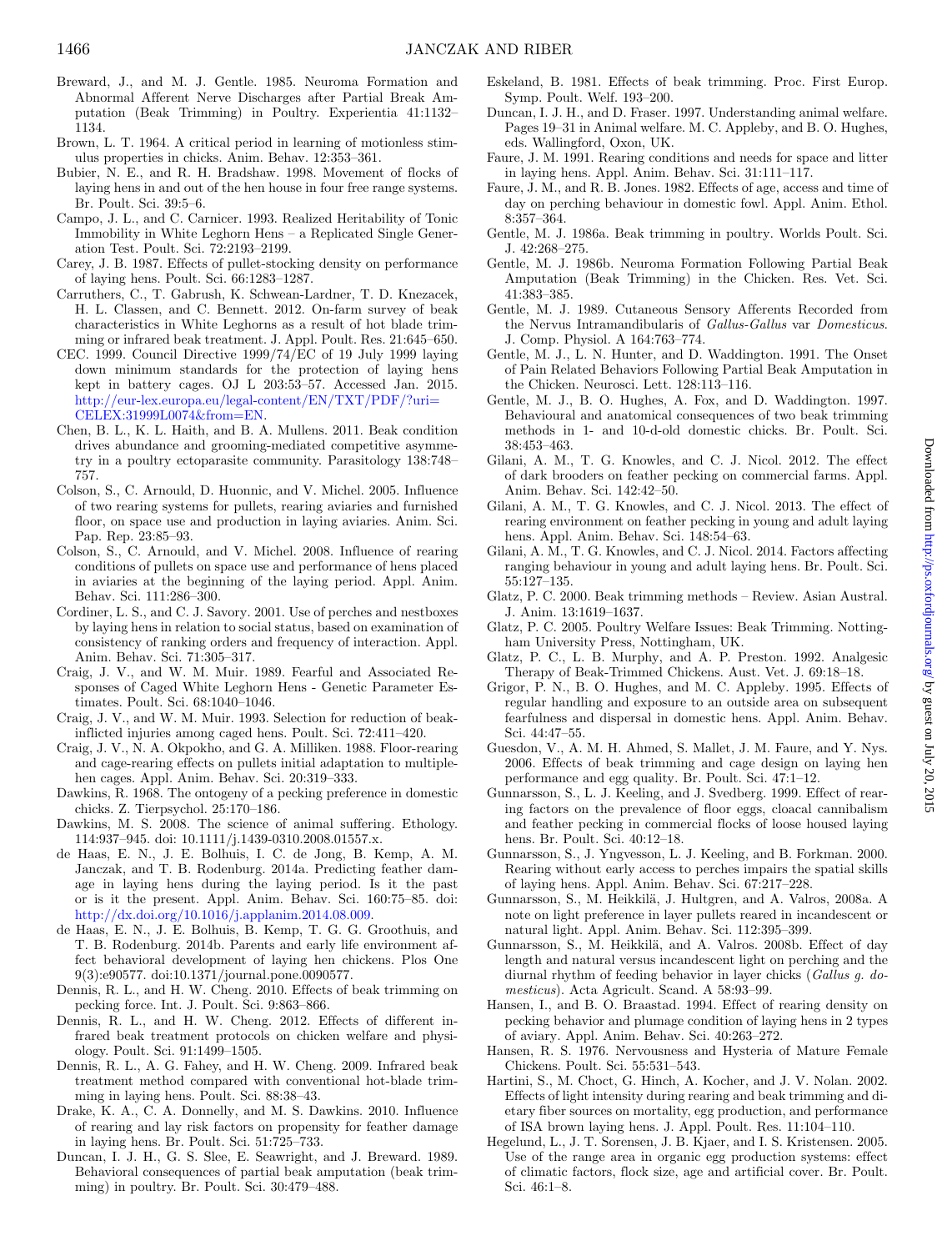- <span id="page-13-16"></span>Heikkilä, M., A. Wichman, S. Gunnarsson, and A. Valros. 2006. Development of perching behaviour in chicks reared in enriched environment. Appl. Anim. Behav. Sci. 99:145–156.
- <span id="page-13-0"></span>Hess, E. H. 1959. Imprinting – an effect of early experience, imprinting determines later social behavior in animals. Science 130:133– 141.
- <span id="page-13-1"></span>Hess, E. H. 1964. Imprinting in birds – research has borne out concept of imprinting as a type of learning different from association learning. Science 146:1128–1139.
- <span id="page-13-19"></span>Hester, P. Y., S. A. Enneking, B. K. Haley, H. W. Cheng, M. E. Einstein, and D. A. Rubin. 2013a. The effect of perch availability during pullet rearing and egg laying on musculoskeletal health of caged White Leghorn hens. Poult. Sci. 92:1972–1980.
- <span id="page-13-20"></span>Hester, P. Y., S. A. Enneking, K. Y. Jefferson-Moore, M. E. Einstein, H. W. Cheng, and D. A. Rubin. 2013b. The effect of perches in cages during pullet rearing and egg laying on hen performance, foot health, and plumage. Poult. Sci. 92:310–320.
- <span id="page-13-5"></span>Hestetun, H. H. 2014. Resultater fra Norturas eggkontroll 2011–2013 med fokus på innreiing. Fjørfe 3:19–20.
- <span id="page-13-40"></span>Hocking, P. M., C. E. Channing, D. Waddington, and R. B. Jones. 2001. Age-related changes in fear, sociality and pecking behaviours in two strains of laying hen. Br. Poult. Sci. 42:414–423.
- <span id="page-13-41"></span>Hocking, P. M., C. E. Channing, G.W. Robertson, A. Edmond, and R.B. Jones 2004. Between breed genetic variation for welfarerelated behavioural traits in domestic fowl. Appl. Anim. Behav. Sci. 89:85–105.
- <span id="page-13-14"></span>Hoffmeyer, I. 1969. Feather pecking in pheasants – an ethological approach to the problem. Dan. Rev. Game Biol. 6:1–36.
- <span id="page-13-10"></span>Honaker, C. F., and P. L. Ruszler. 2004. The effect of claw and beak reduction on growth parameters and fearfulness of two leghorn strains. Poult. Sci. 83:873–881.
- <span id="page-13-21"></span>Huber-Eicher, B., and B. Wechsler. 1998. The effect of quality and availability of foraging materials on feather pecking in laying hen chicks. Anim. Behav. 55:861–873.
- <span id="page-13-17"></span>Huber-Eicher, B., and L. Audigé. 1999. Analysis of risk factors for the occurrence of feather pecking in laying hen growers. Br. Poult. Sci. 40:599–604.
- <span id="page-13-22"></span>Huber-Eicher, B., and F. Sebö. 2001. The prevalence of feather pecking and development in commercial flocks of laying hens. Appl. Anim. Behav. Sci. 74:223–231.
- <span id="page-13-29"></span>Hughes, B. O., and I. J. H. Duncan. 1972. Influence of strain and environmental factors upon feather pecking and cannibalism in fowls. Br. Poult. Sci. 13:525–547.
- <span id="page-13-34"></span>Jarvis, J. R., N. R. Taylor, N. B. Prescott, I. Meeks, and C. M. Wathes. 2002. Measuring and modelling the photopic flicker sensitivity of the chicken *(Gallus* g. *domesticus)*. Vision Res. 42:99– 106.
- <span id="page-13-27"></span>Jensen, A. B., B. Forkman, and R. Palme. 2006. Effect of brooders on feather pecking and cannibalism in domestic fowl (*Gallus gallus domesticus*). Appl. Anim. Behav. Sci. 99:287–300.
- <span id="page-13-38"></span>Jensen, P., B. Buitenhuis, J. Kjaer, A. Zanella, P. Mormede, and T. Pizzari. 2008. Genetics and genomics of animal behaviour and welfare – Challenges and possibilities. Appl. Anim. Behav. Sci. 113:383–403.
- <span id="page-13-11"></span>Jin, L., and J. V. Craig. 1988. Some effects of cage and floor rearing on commercial white leghorn pullets during growth and the first year of egg production. Poult. Sci. 67:1400–1406.
- <span id="page-13-26"></span>Johnsen, P. F., and H. H. Kristensen. 2001. Effect of brooder quality on the early development of feather pecking behaviour in domestic chicks. Pages  $209-212$  in Proceedings of the  $6<sup>th</sup>$  European Symposium on Poultry Welfare, Zollikofen, Switzerland.
- <span id="page-13-13"></span>Johnsen, P. F., K. S. Vestergaard, and G. Nørgaard-Nielsen. 1998. Influence of early rearing conditions on the development of feather pecking and cannibalism in domestic fowl. Appl. Anim. Behav. Sci. 60, 25–41.
- <span id="page-13-15"></span>Jones, R. B. 1982. Effects of Early Environmental Enrichment Upon Open-Field Behavior and Timidity in the Domestic Chick. Dev. Psychobiol. 15:105–111.
- <span id="page-13-8"></span>Jongman, E. C., P. C. Glatz, and J. L. Barnett. 2008. Changes in behaviour of laying hens following beak trimming at hatch and re-trimming at 14 weeks. Asian Austral. J. Anim. 21:291– 298.
- <span id="page-13-18"></span>Keeling, L. J., 1997. A comparison of two basic characteristics of a perch for laying hens. Pages 83–83 in Proceedings of the

 $31<sup>st</sup>$  Congress of the International Society of Applied Ethology, Praque, Czech Republic.

- <span id="page-13-23"></span>Keeling, L. J., B. O. Hughes, and P. Dun. 1988. Performance of freerange laying hens in a polythene house and their behaviour on range. Farm Build. Prog. 94:21–28.
- <span id="page-13-30"></span>Kjaer, J. B., and K. S. Vestergaard. 1999. Development of feather pecking in relation to light intensity. Appl. Anim. Behav. Sci. 62:243–254.
- <span id="page-13-31"></span>Kjaer, J. B., and P. Sørensen. 2002. Feather pecking and cannibalism in free-range laying hens as affected by genotype, dietary level of methionine + cystine, light intensity during rearing and age at first access to the range area. Appl. Anim. Behav. Sci. 76:21–39.
- <span id="page-13-39"></span>Kjaer, J. B., P. Sørensen, and G. Su. 2001. Divergent selection on feather pecking behaviour in laying hens (*Gallus gallus domesticus*). Appl. Anim. Behav. Sci. 71:229–239.
- <span id="page-13-2"></span>Knierim, U., M. Staack, B. Gruber, C. Keppler, K. Zaludik, and K. Niebuhr. 2008. Risk factors for feather pecking in organic laying hens – starting points for prevention in the housing environment. 16th IFOAM Organic World Congress. Available at: [http://orgprints.org/11775,](http://orgprints.org/11775) Modena, Italy.
- <span id="page-13-24"></span>Krause, E. T., M. Naguib, F. Trillmich, and L. Schrader. 2006. The effects of short term enrichment on learning in chickens from a laying strain (*Gallus gallus domesticus*). Appl. Anim. Behav. Sci. 101:318–327.
- <span id="page-13-35"></span>Kristensen, H. H., N. B. Prescott, G. C. Perry, J. Ladewig, A. K. Ersbøll, K. C. Overvad, and C. M. Wathes. 2007. The behaviour of broiler chickens in different light sources and illuminances. Appl. Anim. Behav. Sci. 103:75–89.
- <span id="page-13-4"></span>Lambton, S. L., C. J. Nicol, M. Friel, D. C. J. Main, J. L. McKinstry, C. M. Sherwin, J. Walton, and C. A. Weeks. 2013. A bespoke management package can reduce levels of injurious pecking in loose-housed laying hen flocks. Vet. Record 172:423– 429.
- <span id="page-13-3"></span>Lee, H. Y., and J. V. Craig. 1991. Beak trimming effects on behavior patterns, fearfulness, feathering, and mortality among 3 stocks of White Leghorn pullets in cages or floor pens. Poult. Sci. 70:211– 221.
- <span id="page-13-32"></span>Lewis, P. D., T. R. Morris, and G. C. Perry. 1998. A model for the effect of constant photoperiods on the rate of sexual maturation in pullets. Br. Poult. Sci. 39:147–151.
- <span id="page-13-9"></span>Lunam, C. A., P. C. Glatz, and Y. J. Hsu. 1996. The absence of neuromas in beaks of adult hens after conservative trimming at hatch. Aust. Vet. J. 74:46–49.
- <span id="page-13-7"></span>Marchant-Forde, R. M., A. G. Fahey, and H. W. Cheng. 2008. Comparative effects of infrared and one-third hot-blade trimming on beak topography, behavior, and growth. Poult. Sci. 87:1474–1483.
- <span id="page-13-33"></span>Mashaly, M. M., J. M. Trout, L. M. Sieminski-Brodzina, and H. S. Siegel. 1988. Effect of exposure to different light regimens on the immune response of immature female chickens. Poult. Sci. 67:114.
- <span id="page-13-25"></span>McAdie, T. M., L. J. Keeling, H. J. Blokhuis, and R. B. Jones. 2005. Reduction in feather pecking and improvement of feather condition with the presentation of a string device to chickens. Appl. Anim. Behav. Sci. 93:67–80.
- <span id="page-13-36"></span>Mendes, A. S., S. J. Paixão, R. Restelatto, G. M. Morello, D. J. de Moura, and J. C. Possenti. 2013. Performance and preference of broiler chickens exposed to different lighting sources. J. Appl. Poult. Res. 22:62–70.
- <span id="page-13-28"></span>Meuniersalaun, M. C., F. Huon, and J. M. Faure. 1984. Lack of Influence of Pullet Rearing Conditions on the Hens Performance. Br. Poult. Sci. 25:541–546.
- <span id="page-13-12"></span>Moe, R. O., D. Guemene, M. Bakken, H. J. S. Larsen, S. Shini, S. Lervik, E. Skjerve, V. Michel, and R. Tauson. 2010. Effects of housing conditions during the rearing and laying period on adrenal reactivity, immune response and heterophil to lymphocyte (H/L) ratios in laying hens. Animal 4:1709–1715.
- <span id="page-13-37"></span>Muir, W. M., and J. V. Craig. 1998. Improving animal well-being through genetic selection. Poult. Sci. 77:1781–1788.
- <span id="page-13-42"></span>Muir, W., H. Cheng, and C. Croney. 2014. Methods to address poultry robustness and welfare issues through breeding and associated ethical considerations. Front. Genet. 5:407. doi: 10.3389/fgene.2014.00407.
- <span id="page-13-6"></span>Mullens, B. A., B. L. Chen, and J. P. Owen. 2010. Beak condition and cage density determine abundance and spatial distribution of northern fowl mites, Ornithonyssus sylviarum, and chicken body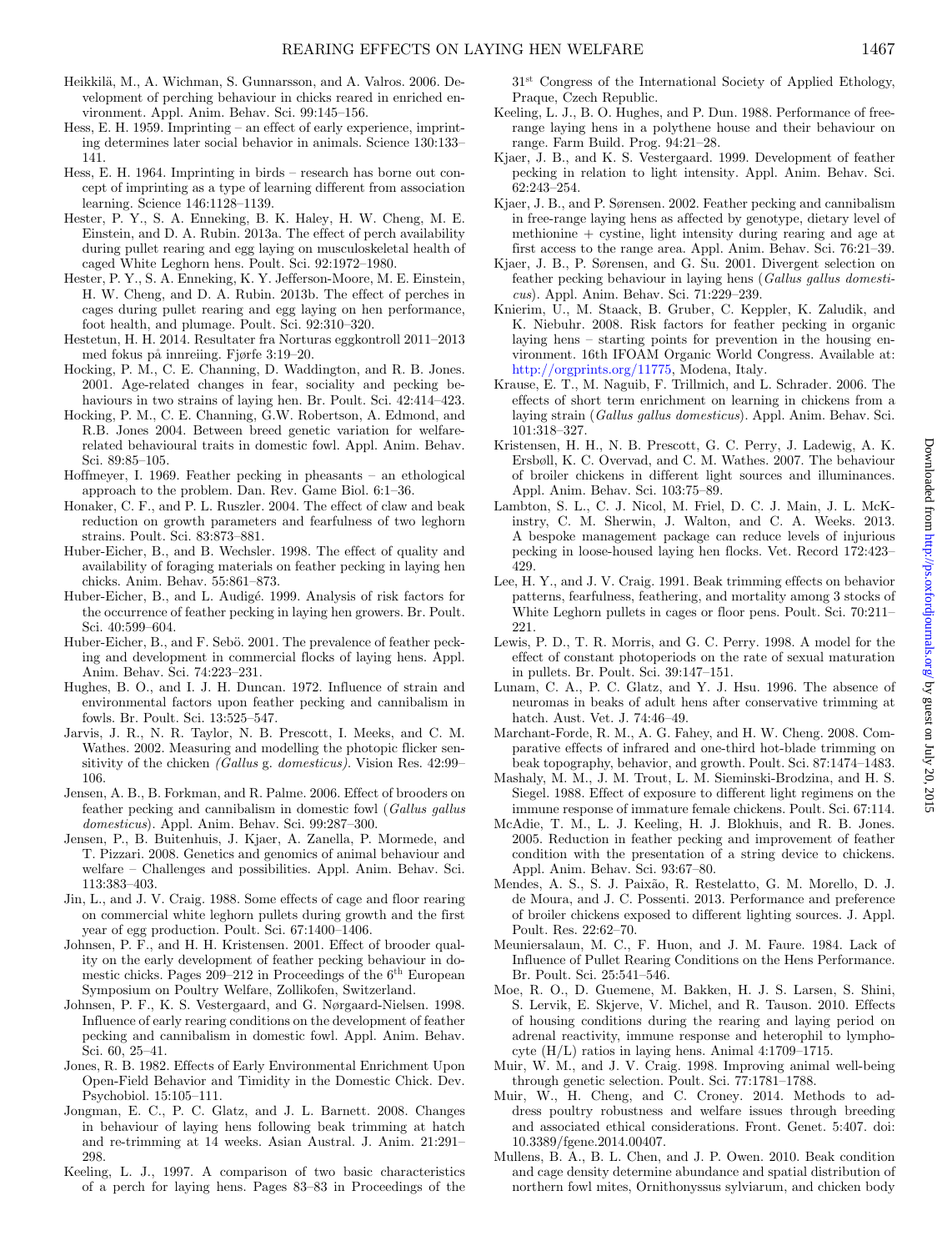lice, Menacanthus stramineus, on caged laying hens. Poult. Sci. 89:2565–2572.

- <span id="page-14-41"></span>Mørch, S. V., C. F. Bjerg, and J. S. Petersen. 2012. Projekt Opdræt og Ægproduktion – Afrapportering for projektperioden 2008– 2011.
- <span id="page-14-35"></span>Newberry, R. C., and R. Blair. 1993. Behavioral Responses of Broiler Chickens to Handling – Effects of Dietary Tryptophan and 2 Lighting Regimens. Poult. Sci. 72:1237–1244.
- <span id="page-14-24"></span>Newberry, R. C., I. Estevez, and L. J. Keeling. 2001. Group size and perching behaviour in young domestic fowl. Appl. Anim. Behav. Sci. 73:117–129.
- <span id="page-14-28"></span>Nicol, C. J., A. C. Lindberg, A. J. Phillips, S. J. Pope, L. J. Wilkins, and L. E. Green. 2001. Influence of prior exposure to wood shavings on feather pecking, dustbathing and foraging in adult laying hens. Appl. Anim. Behav. Sci. 73:141–155.
- <span id="page-14-12"></span>Nicol, C. J., G. Caplen, J. Edgar, and W. J. Browne. 2009. Associations between welfare indicators and environmental choice in laying hens. Anim. Behav. 78:413–424.
- <span id="page-14-13"></span>Nicol, C. J., G. Caplen, J. Edgar, G. Richards, and W. J. Browne. 2011. Relationships between multiple welfare indicators measured in individual chickens across different time periods and environments. Anim. Welf. 20:133–143.
- <span id="page-14-37"></span>Nuboer, J. F. W., M. A. J. M. Coemans, and J. J. Vos. 1992. Artificial lighting in poultry houses: do hens perceive the modulation of fluorescent lamps as flicker. Br. Poult. Sci. 33:123–133.
- <span id="page-14-27"></span>Nørgaard-Nielsen, G., K. Vestergaard, and H. B. Simonsen. 1993. Effects of rearing experience and stimulus enrichment on feather damage in laying hens. Appl. Anim. Behav. Sci. 38:345–352.
- <span id="page-14-6"></span>Persyn, K. E., H. Xin, D. Nettleton, A. Ikeguchi, and R. S. Gates. 2004. Feeding behaviors of laying hens with or without beak trimming. Trans. ASAE 47:591–596.
- <span id="page-14-1"></span>Phillips, R. E., and P. B. Siegel. 1966. Development of fear in chicks of two closely related genetic lines. Anim. Behav. 14:84–88.
- <span id="page-14-36"></span>Potzsch, C. J., K. Lewis, C. J. Nicol, and L. E. Green. 2001. A crosssectional study of the prevalence of vent pecking in laying hens in alternative systems and its associations with feather pecking, management and disease. Appl. Anim. Behav. Sci. 74:259–272.
- <span id="page-14-38"></span>Prescott, N. B., C. M. Watches, and J. R. Jarvis. 2003. Light, vision and the welfare of poultry. Anim. Welf. 12:269–288.
- <span id="page-14-23"></span>Reed, H. J., L. J. Wilkins, S. D. Austin, and N. G. Gregory. 1993. The effect of environmental enrichment during rearing on fear reactions and depopulation trauma in adult caged hens. Appl. Anim. Behav. Sci. 36:39–46.
- <span id="page-14-18"></span>Regmi, P., T. S. Deland, J. P. Steibel, C. I. Robinson, R. C. Haut, M. W. Orth, and D. M. Karcher. 2015. Effect of rearing environment on bone growth of pullets. Poult. Sci. 94:502–11.
- <span id="page-14-40"></span>Riber, A. B. 2014. Does LED-lighting in broiler houses improve welfare? Page 91 in Proc.  $48^{\text{th}}$  Congress ISAE, 29 July to 2 August, Vitoria-Gasteiz, Spain.
- <span id="page-14-3"></span>Riber, A. B., A. Wichman, B. O. Braastad, and B. Forkman. 2007a. Effects of broody hens on perch use, ground pecking, feather pecking and cannibalism in domestic fowl (*Gallus gallus domesticus*). Appl. Anim. Behav. Sci. 106:39–51.
- <span id="page-14-29"></span>Riber, A. B., B. L. Nielsen, C. Ritz, and B. Forkman. 2007b. Diurnal activity cycles and synchrony in layer hen chicks (*Gallus gallus domesticus*). Appl. Anim. Behav. Sci. 108:276–287.
- <span id="page-14-43"></span>Rodenburg, T. B, K. A. Uitdehaag, E. D. Ellen, and J. Komen. 2009. The effects of selection on low mortality and brooding by a mother hen on open-field response, feather pecking and cannibalism in laying hens. Anim. Welf. 18:427–432.
- <span id="page-14-25"></span>Rodenburg, B., J. Heerkens, and F. A. M. Tuyttens. 2014. Are keel bone fractures in laying hens related to bone strength or to fearfulness? Page 161 in Proc. 48th Congress ISAE, Vitoria-Gasteiz, Spain.
- <span id="page-14-15"></span>Roll, V. F. B., G. A. M. Levrino, and R. C. Briz. 2008. Rearing system and behavioural adaptation of laying hens to furnished cages. Cienc. Rural 38:1997–2003.
- <span id="page-14-14"></span>Roll, V. F. B., and R. C. Briz, and,Levrino, G. A. M.. 2009. Floor versus cage rearing: effects on production, egg quality and physical condition of laying hens housed in furnished cages. Cienc. Rural 39:1527–1532.
- <span id="page-14-5"></span>Sandilands, V., and C. J. Savory. 2002a. Ontogeny of behaviour in intact and beak trimmed layer pullets, with special reference to preening. Br. Poult. Sci. 43:182–189.
- <span id="page-14-7"></span>Sandilands, V., and C. J. Savory 2002b. Ontogeny of behaviour in intact and beak trimmed layer pullets, with special reference to preening. Br. Poult. Sci. 43:182–189.
- <span id="page-14-0"></span>Sandøe, P., and R. Crisp. 1997. Ethics. Pages 3–17 in Animal welfare, M.C. Appleby, and B.O. Hughes, eds. Cab International, Wallingford, Oxon, UK.
- <span id="page-14-21"></span>Sanotra, G. S., K. S. Vestergaard, J. F. Agger, and L. G. Lawson. 1995. The relative preferences for feathers, straw, wood-shavings and sand for dustbathing, pecking and scratching in domestic chicks. Appl. Anim. Behav. Sci. 43:263–277.
- <span id="page-14-30"></span>Savory, C. J., J. S. Mann, and M. G. Macleod. 1999. Incidents of pecking damage in growing bantams in relation to food form, group size, stocking density, dietary tryptophan concentration and dietary protein source. Br. Poult. Sci. 40:579–584.
- <span id="page-14-34"></span>Shea, M. M., J. A. Mench, and O. P. Thomas. 1990. The effect of dietary tryptophan on aggressive behavior in developing and mature broiler breeder males. Poult. Sci. 69:1664–1669.
- <span id="page-14-8"></span>Sherwin, C. M., and C. J. Nicol 1993. A descriptive account of the pre-laying behaviour of hens housed individually in modified cages with nests. Appl. Anim. Behav. Sci. 38:49–60.
- <span id="page-14-31"></span>Spindler, B., M. Clauss, A. Briese, and J. Hartung 2013. Planimetric measurement of floor space covered by pullets. Berl. Munch. Tierarztl. 126:156–162.
- <span id="page-14-4"></span>Staack, M., B. Gruber, C. Keppler, K. Zaludik, K. Niebuhr, and U. Knierim. 2007. Importance of the rearing period for laying hens in alternative systems. DTW 114:86–90.
- <span id="page-14-16"></span>Struwe, F. J., E. W. Gleaves, J. H. Douglas, and P. L. Bond. 1992. Effect of Rearing Floor Type and 10-Day Beak Trimming on Stress and Performance of Caged Layers. Poult. Sci. 71:70–75.
- <span id="page-14-42"></span>Su, G., J. B. Kjaer, and P. Sorensen. 2005. Variance components and selection response for feather-pecking behavior in laying hens. Poult. Sci. 84:14–21.
- <span id="page-14-11"></span>Tahamtani, F. M., T. B. Hansen, R. Orritt, C. Nicol, R. O. Moe, and A. M. Janczak. 2014. Does rearing laying hens in aviaries adversely affect long-term welfare following transfer to furnished cages? Plos One. doi: 10.1371/ journal.pone.0107357.
- <span id="page-14-17"></span>Tahamtani, F. M., J. Nordgreen, R. E. Nordquist, and A. M. Janczak. 2015. Early life in a barren environment adversely affects spatial cognition in laying hens (Gallus gallus domesticus). Front. Vet. Sci. doi: 10.3389/fvets.2015.00003.
- <span id="page-14-10"></span>Tauson, R. 2005. Management and housing systems for layers effects on welfare and production. Worlds Poult. Sci. Journal 61:477–490.
- <span id="page-14-32"></span>Van Hierden, Y. M., S. M. Korte, E. W. Ruesnink, C. G. van Reenen, B. Engel, G. A. H. Korte-Bouws, and H. J. Blokhuis. 2002. Adrenocortical reactivity and central serotonin and kopamine turnover in young chicks from a high and low feather-pecking line of laying hens. Physiol. Behav. 75:653–659.
- <span id="page-14-33"></span>Van Hierden, Y. M., S. F. de Boer, J. M. Koolhaas, and S. M. Korte. 2004. The control of feather pecking by serotonin. Behav. Neurosci. 116:575–583.
- <span id="page-14-9"></span>van de Weerd, H. A., and A. Elson. 2006. Rearing factors that influence the propensity for injurious feather pecking in laying hens. Worlds Poult. Sci. J. 62:654–664.
- <span id="page-14-22"></span>Vestergaard, K. S., and E. Baranyiova. 1996. Pecking and scratching in the development of dust perception in young chicks. Acta Vet. Brno. 65:133–142.
- <span id="page-14-20"></span>Vestergaard, K. S., and L. Lisborg. 1993. A model of feather pecking development which relates to dustbathing in the fowl. Behaviour 126:89–105.
- <span id="page-14-19"></span>Vestergaard, K. S., J. P. Kruijt, and J. A. Hogan. 1993. Feather pecking and chronic fear in groups of red junglefowl: their relation to dustbathing, rearing environment and social status. Anim. Behav. 45:1127–1140.
- <span id="page-14-26"></span>Vestergaard, K. S., E. Skadhauge, and L. G. Lawson. 1997. The stress of not being able to perform dustbathing in laying hens. Physiol. Behav. 62:413–419.
- <span id="page-14-39"></span>Widowski, T. M., L. J. Keeling, and I. J. H. Duncan. 1992. The preferences of hens for compact fluorescent over incandescent lighting. Can. J. Anim. Sci. 72:203–211.
- <span id="page-14-2"></span>Workman, L., and R. J. Andrew. 1989. Simultaneous changes in behavior and in lateralization during the development of male and female domestic chicks. Anim. Behav. 38:596–605.